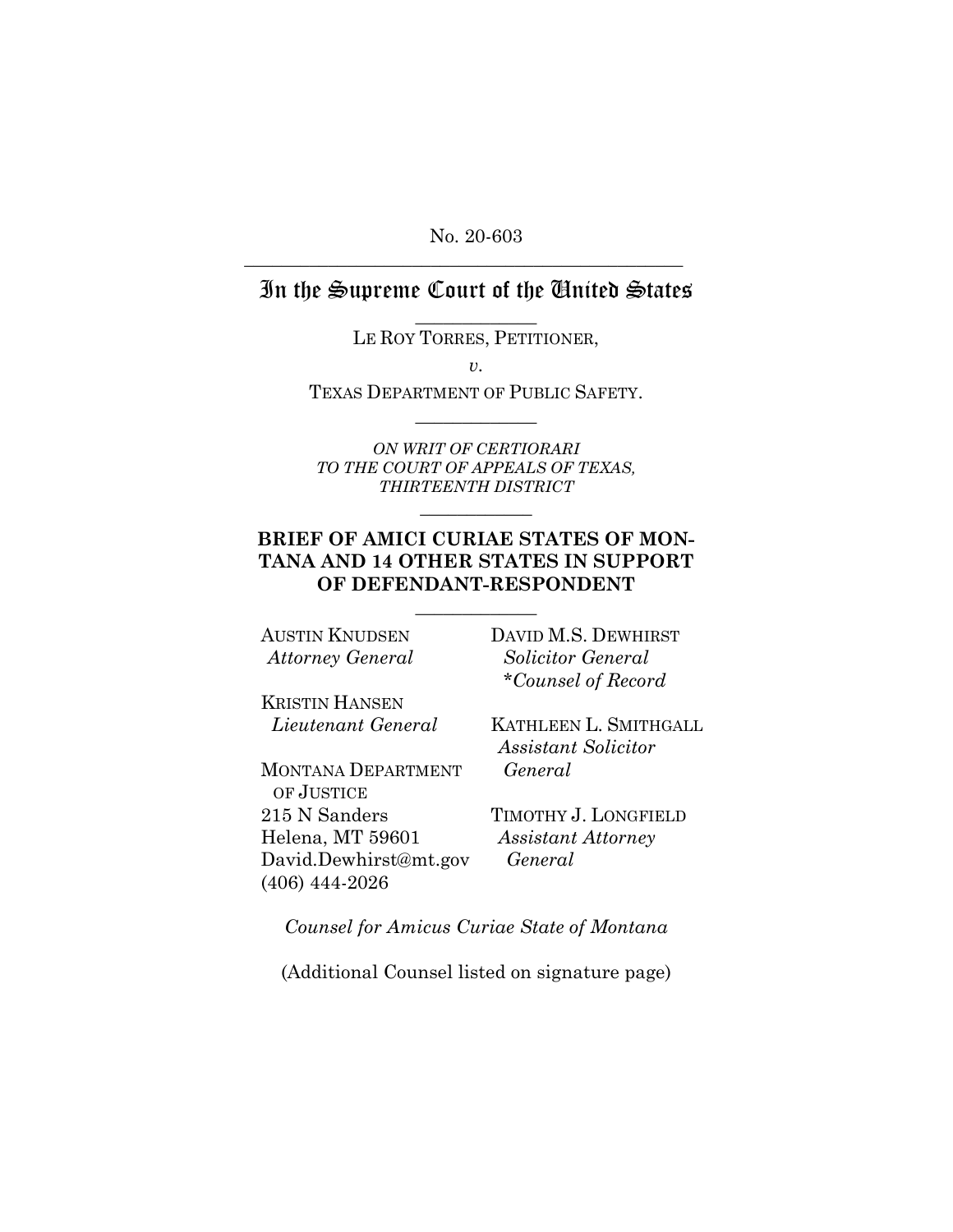# **TABLE OF CONTENTS**

| INTEREST OF AMICI CURIAE 1                                                                                                                                                                   |
|----------------------------------------------------------------------------------------------------------------------------------------------------------------------------------------------|
|                                                                                                                                                                                              |
|                                                                                                                                                                                              |
| Immunity from private suit is an integral<br>L.<br>part of State sovereignty in American                                                                                                     |
| II. The Framers reserved the powers under<br>Article I, Section 8 to Congress's exclusive<br>supervision because they are core federal<br>government powers that require a single            |
| III. Katz is an aberration which lacks limiting<br>principles, upends traditional abrogation<br>doctrine, has been cabined by the Court, and<br>should not be reexamined and applied in this |
|                                                                                                                                                                                              |

i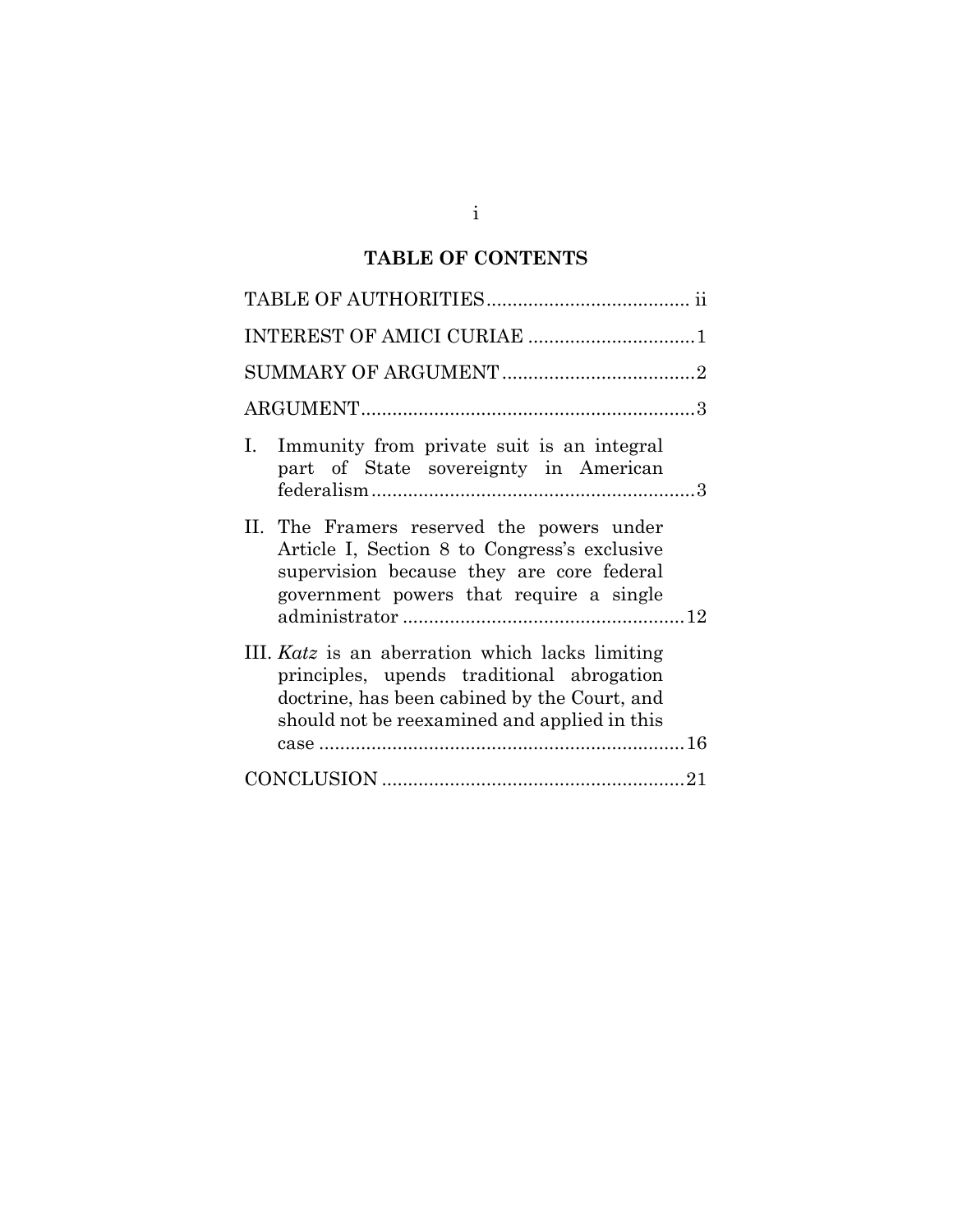# **TABLE OF AUTHORITIES**

## **Cases**

ii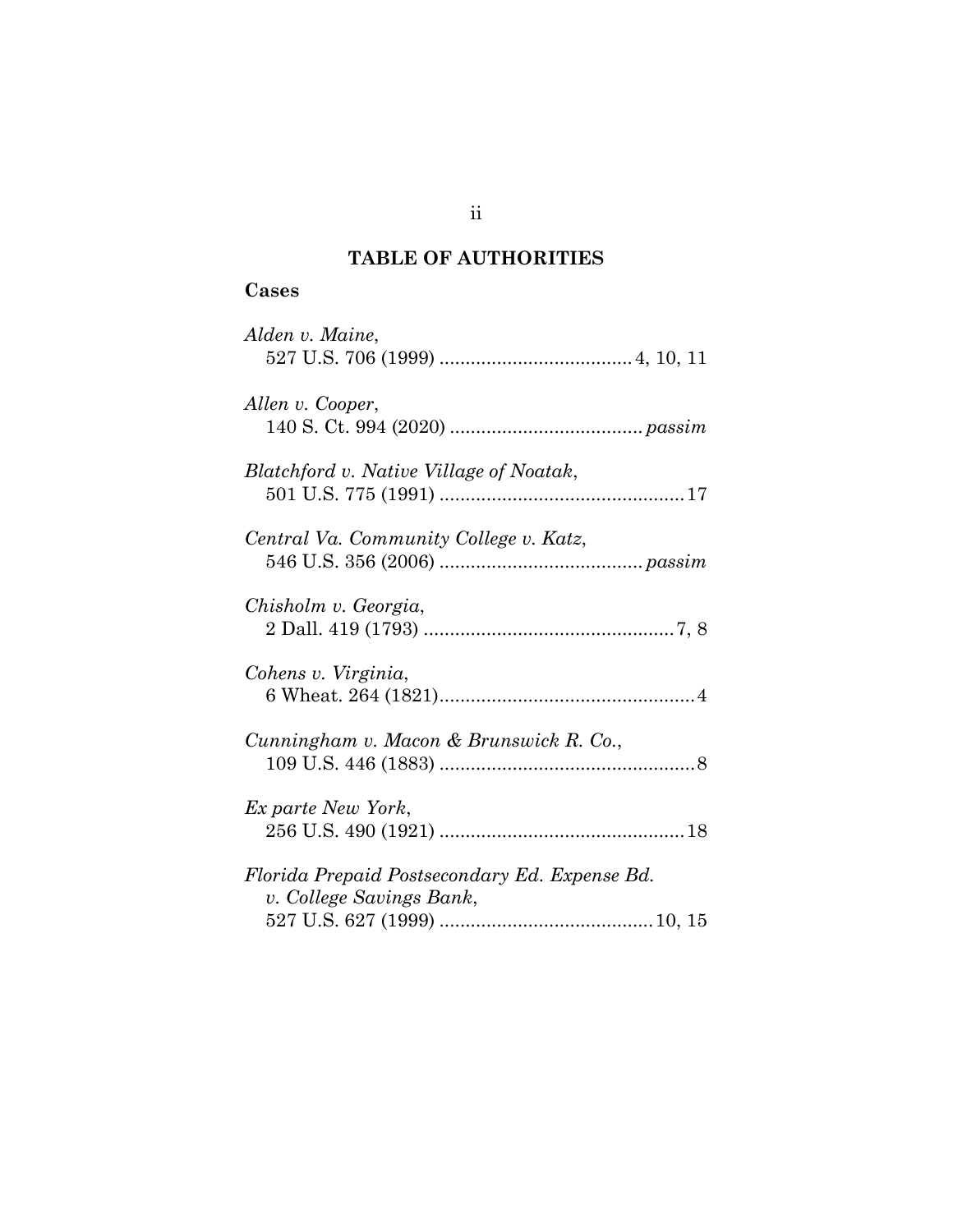| Franchise Tax Bd. of Cal. v. Hyatt,           |
|-----------------------------------------------|
| Hans v. Louisiana,                            |
| Hoffman v. Conn. Dept. of Income Maint.,      |
| Nevada v. Hall,                               |
| PennEast Pipeline Co., LLC v. New Jersey,     |
| Pennsylvania v. Union Gas Co.,                |
| Principality of Monaco v. Mississippi,        |
| Seminole Tribe of Fla. v. Florida,            |
| United States v. Curtiss-Wright Export Corp., |
| Constitution                                  |
| U.S. CONST. art. I, § 8 12, 14, 15, 16        |

|--|--|--|

# iii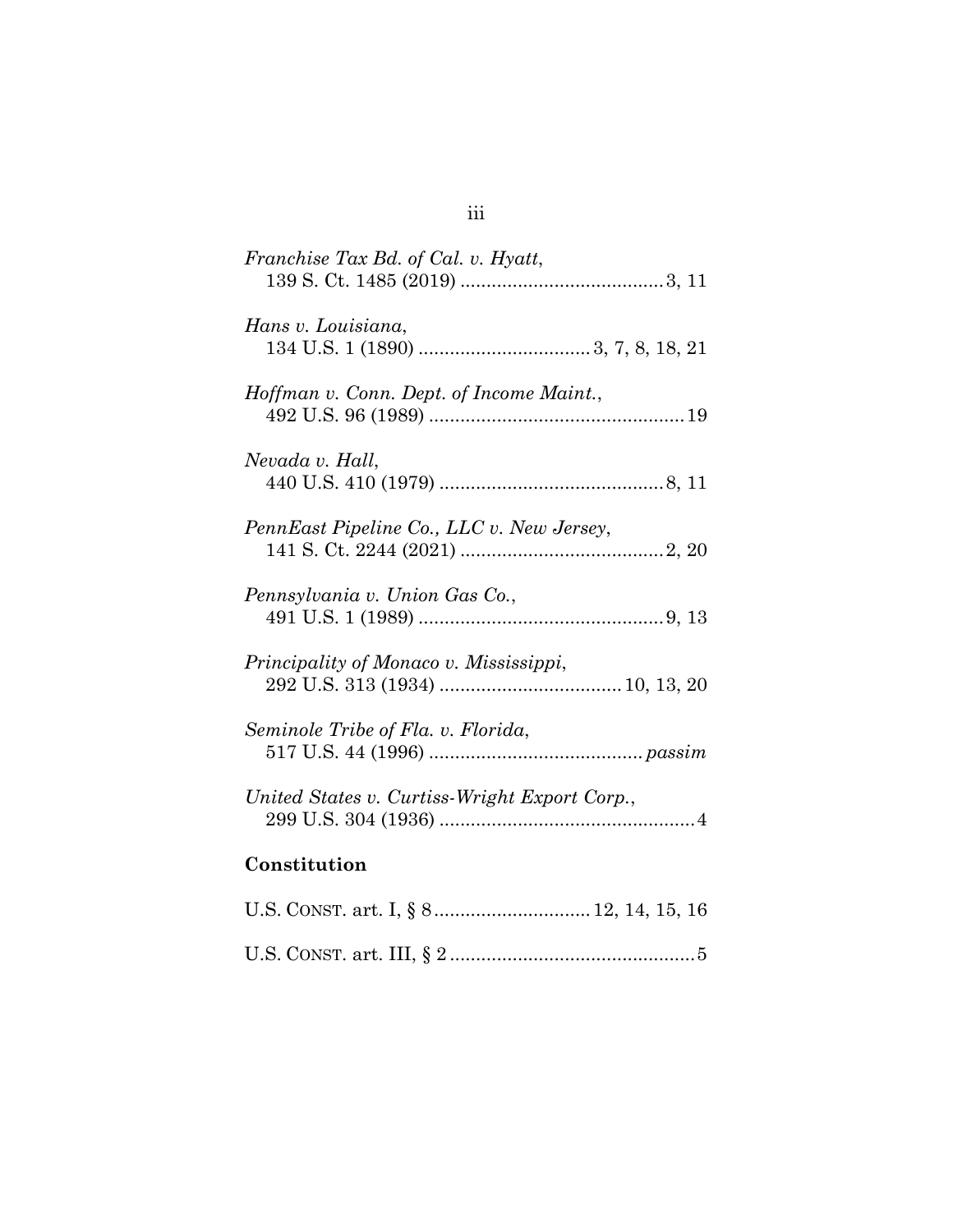## **Other Authorities**

| 3 J. Elliot, The Debates in the Several State<br>Conventions on the Adoption of the Federal                                                             |
|---------------------------------------------------------------------------------------------------------------------------------------------------------|
| 3 Records of the Federal Convention of 1787 (M.<br>Farrand ed. 1911) (reprinting James Madison,<br>Preface to Debates in the Convention of 1787)  4, 13 |
| Graham K. Bryant, The Historical Argument for<br>State Sovereign Immunity in Bankruptcy                                                                 |
| Erwin Chemerinsky, Federal Jurisdiction $\S 7.2$                                                                                                        |
| F. Regis Noel, A History of the Bankruptcy Law                                                                                                          |
| THE FEDERALIST NO. 81 (Alexander Hamilton)3, 6                                                                                                          |

### iv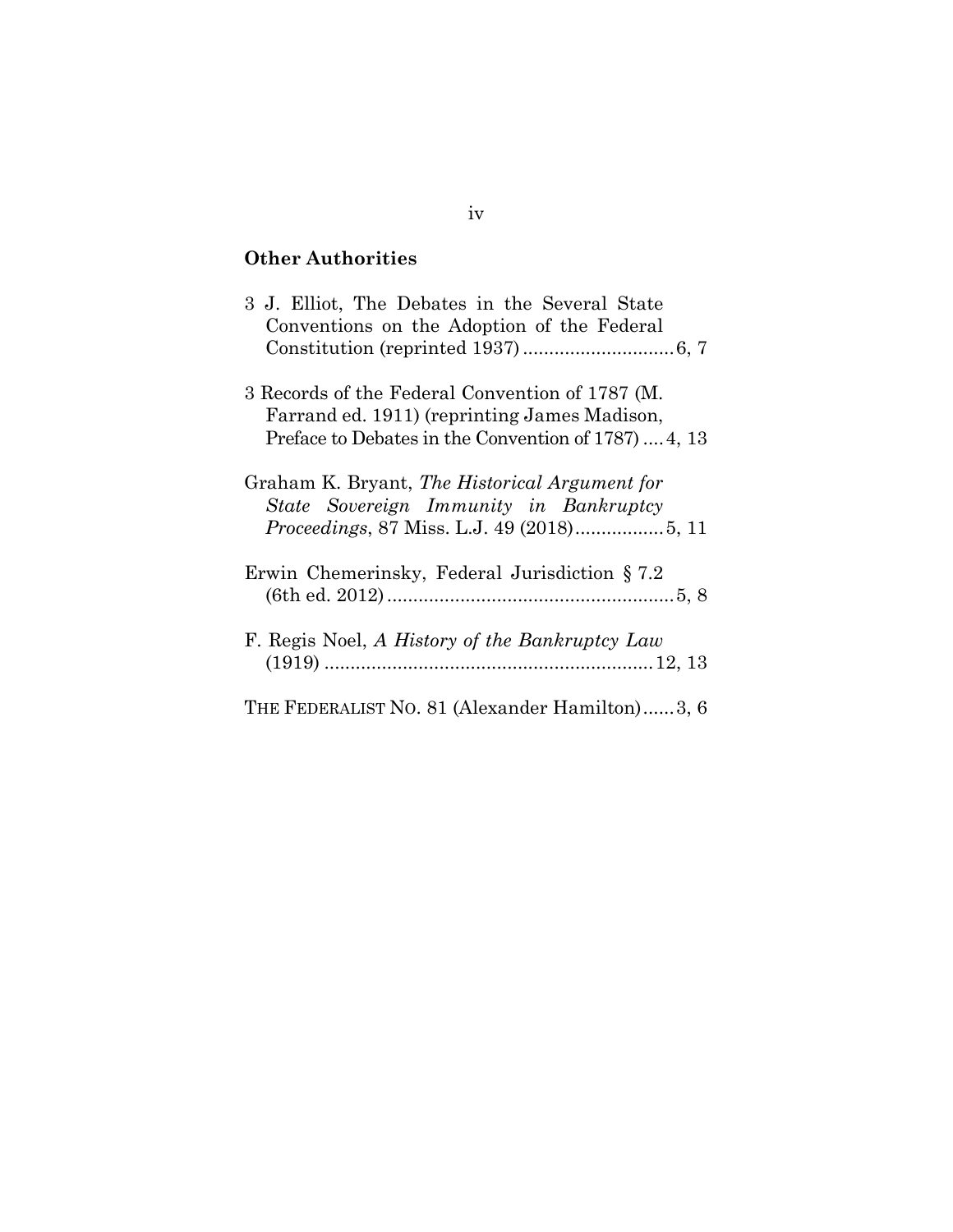#### **INTEREST OF AMICI CURIAE**

Both before and after ratification of the Eleventh Amendment, the Constitution's design and structure affirmed two essential principles: "that each State is a sovereign entity in our federal system; and second, that it is inherent in the nature of sovereignty not to be amenable to the suit of an individual without its consent." *Seminole Tribe of Fla. v. Florida*, 517 U.S. 44, 54 (1996) (citation, quotation marks omitted). Indeed, these are "presupposition[s]"—first principles that guide and infuse proper constitutional interpretation. *Id.* These fundamental principles honor the constitutional bargain struck in 1788, a bargain that strung together dual and cooperative sovereigns. And it is that unique amalgam that has produced the world's most thriving and durable form of government. It's worth protecting.

But Petitioner and his amici in this case encourage the Court to step away from these constitutional presuppositions and create a vast new abrogation of sovereign immunity. Because that result and the methodology employed to reach it threaten the constitutional design protected by these foundational constitutional principles, Amici Curiae States of Montana, Alabama, Alaska, Arkansas, Florida, Idaho, Louisiana, Mississippi, Nebraska, Oklahoma, South Carolina, South Dakota, Tennessee, Utah, and West Virginia—co-sovereigns under the Constitution—encourage the Court to reject Petitioner's proposed departure and affirm the decision below.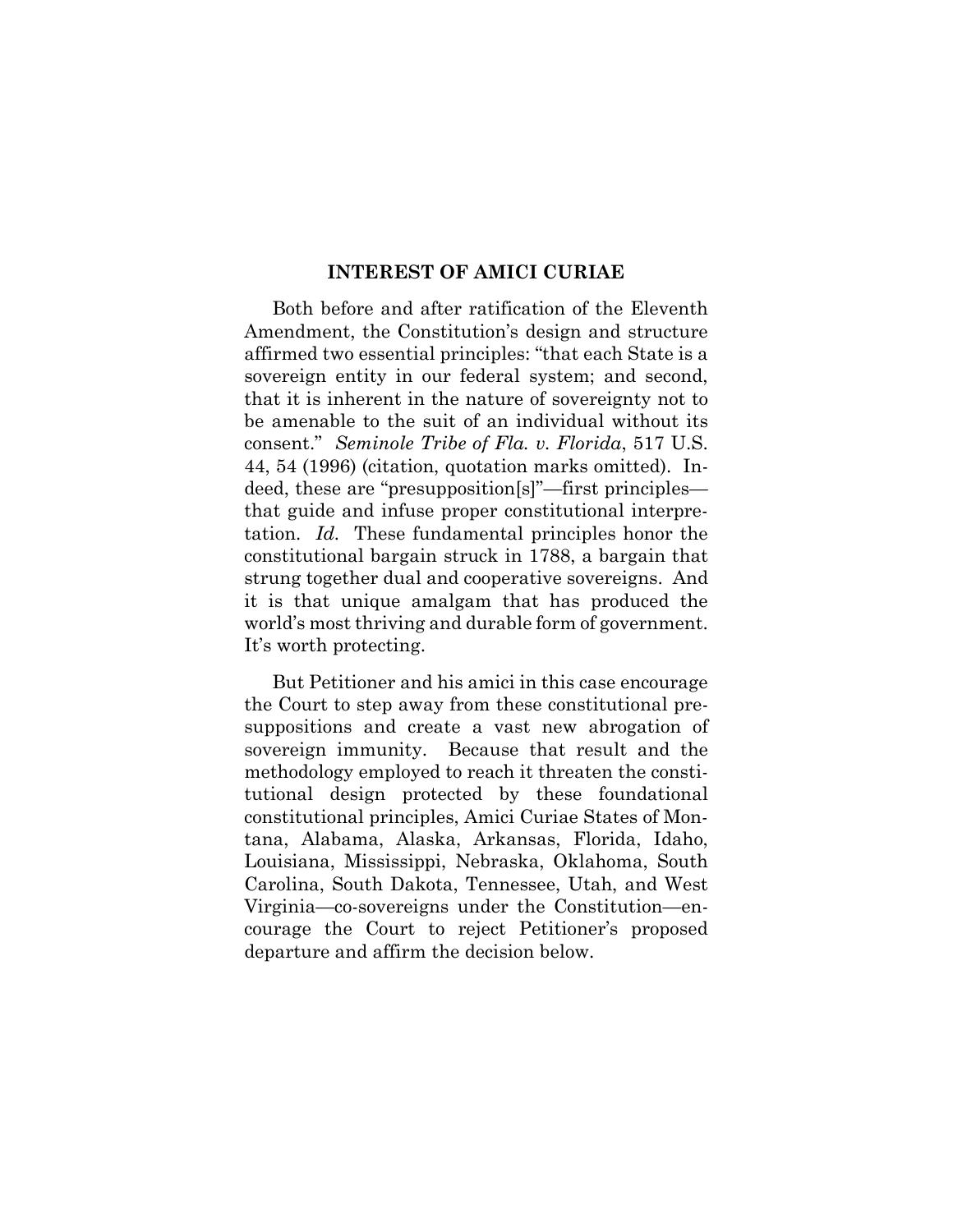#### **SUMMARY OF ARGUMENT**

From the beginning, States' sovereign immunity from private suit has been undisputed and inarguable. The "limited circumstances" to the contrary are few. *PennEast Pipeline Co., LLC v. New Jersey*, 141 S. Ct. 2244, 2258 (2021) (identifying exceptions where States consent to suit, Congress clearly abrogates immunity under the Fourteenth Amendment, or abrogation is implied by the "the structure of the original Constitution itself" (citation, quotation marks omitted)). When the Court, on occasion, has deviated from this fundamental view of sovereignty, the corrective response has been swift and resolute.

Article I, Section 8 enumerates powers the Framers wished to vest in a single, administrative authority. They hoped this would arrest the bewildering array of conflicting State measures that worked often deliberately—at cross-purposes. Policies governing interstate commerce, intellectual property matters, and the common defense needed to be determined and effectuated by one, national government. But the States' cession of those powers did not include a capitulation of sovereign immunity. And this Court's precedents, with temporary hiccups, has consistently reaffirmed that rule.

One precedential exception lingers, and the Petitioner and his amici seek to make that exception the rule. Under their reasoning, Article I, Section 8 may harbor multiple avenues of sovereign immunity abrogation. But this Court has already rejected that path, and it should do so again here.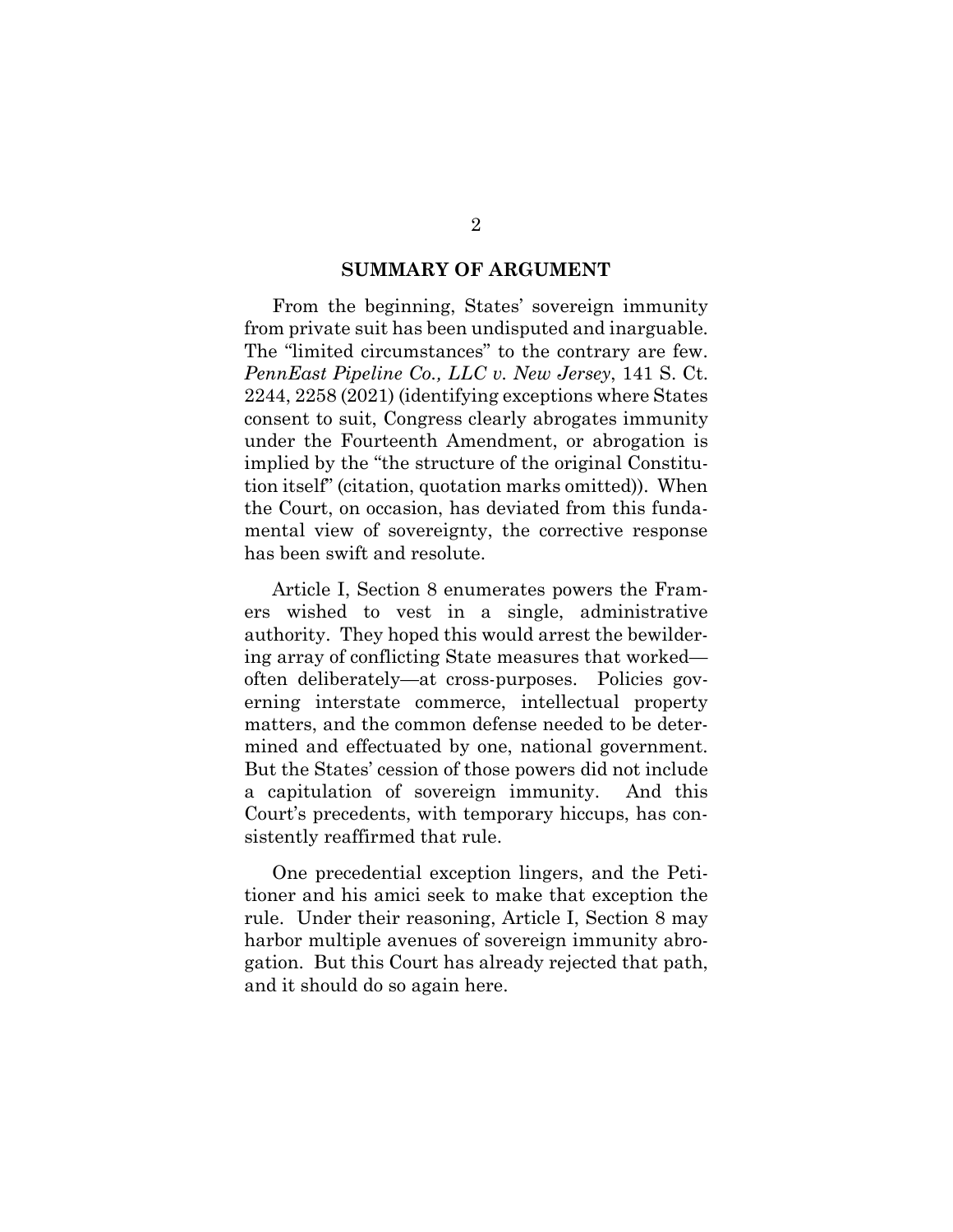#### **ARGUMENT**

### **I. Immunity from private suit is an integral part of State sovereignty in American federalism.**

A fundamental aspect of American federalism is that each State, while a component part of the nation, is also "a sovereign entity in our federal system." *Seminole Tribe*, 517 U.S. at 54. And, as has been recognized since before the States ratified the Constitution and established that federal system, "[i]t is inherent in the nature of sovereignty not to be amenable to the suit of an individual without [the State's] consent." *Hans v. Louisiana*, 134 U.S. 1, 13 (1890) (quoting THE FEDERALIST No. 81 (Alexander Hamilton)). As the history of State sovereign immunity jurisprudence demonstrates, a broad view of such immunity is implicit in "our constitutional design" and reflects "the understanding of sovereign immunity shared by the States that ratified the Constitution." *Franchise Tax Bd. of Cal. v. Hyatt*, 139 S. Ct. 1485, 1492 (2019). On the occasions in which State sovereign immunity doctrine has departed from its broad, historical roots, prompt course corrections have followed—with one aberrant exception. Reversal would be inconsistent with the longstanding recognition of sovereign States' immunity from private suit and create uncertainty in contexts far beyond those implicated in this suit, subjecting States to suit—and miring this Court in interminable litigation—for decades to come.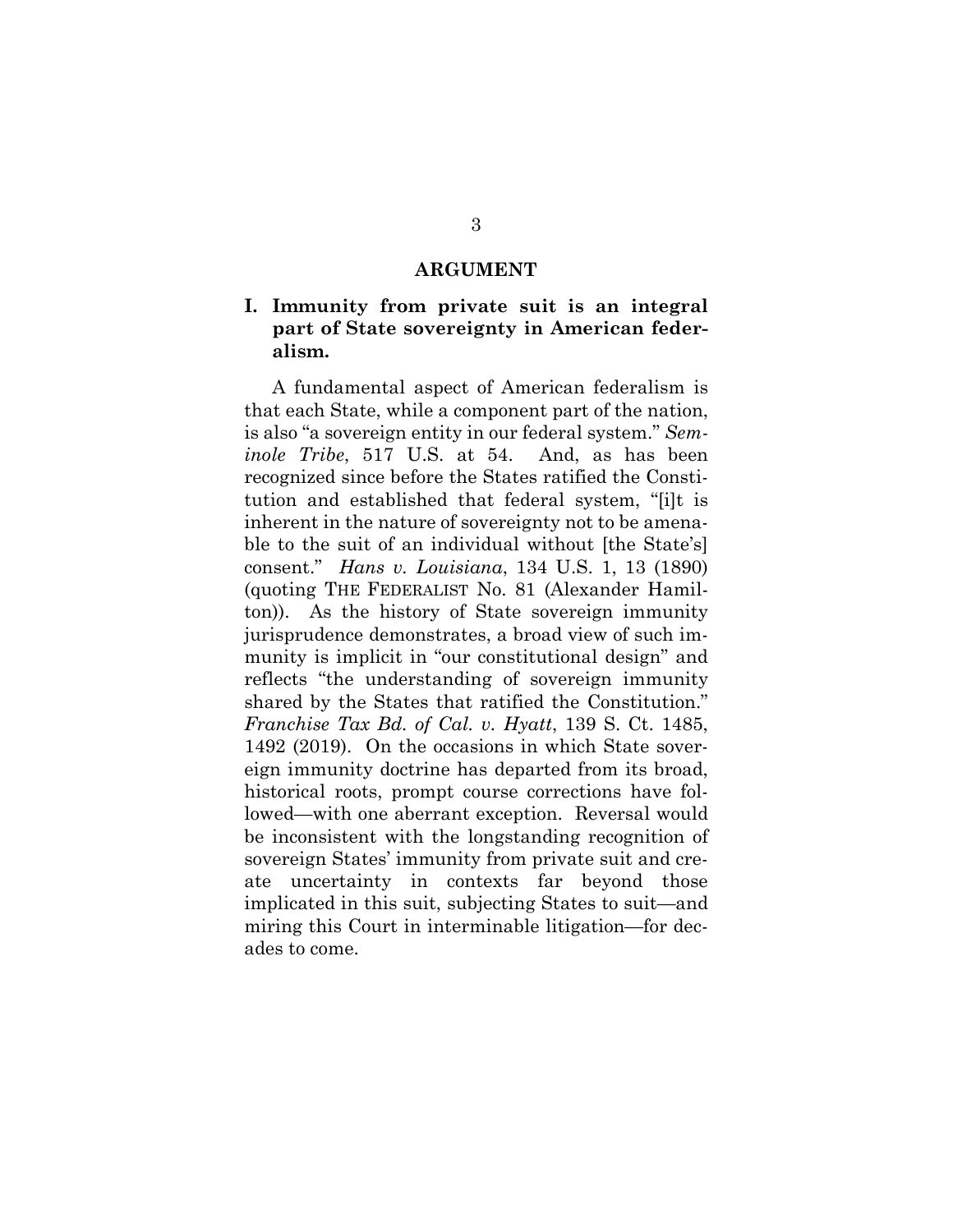**1.** The original States preexisted the United States, making them antecedent sovereigns possessed with all the powers of sovereignty. *See United States v. Curtiss-Wright Export Corp.*, 299 U.S. 304, 315–16 (1936). Immunity from suit was a "fundamental aspect of the sovereignty which the States enjoyed before the ratification of the Constitution, and which they retain today." *Alden v. Maine*, 527 U.S. 706, 713 (1999).

After the Revolution, and operating under the "infirm[ ]" Articles of Confederation, the States were "flushed with the enjoyment of independent and sovereign power; (instead of a diminished disposition to part with it,) [and they] persevered in omissions and in measures incompatible with their relations to the Federal Govt. and with those among themselves." 3 Records of the Federal Convention of 1787, pp 542–43 (M. Farrand ed. 1911) (reprinting James Madison, Preface to Debates in the Convention of 1787) (hereinafter Farrand's Records). Many States faced debt from the war and feared suit from their creditors. *See Cohens v. Virginia,* 6 Wheat. 264, 406 (1821). Violations of contracts became familiar as States resisted claims from both creditor States "as well as Citizens Creditors within the State." 3 Farrand's Records 548.

Curiously, State sovereign immunity was scarcely discussed during the 1787 Constitutional Convention. This is because the delegates to the convention understood immunity from suit to be an inherent component of the States' sovereignty—they did not believe the Constitution's text would be interpreted to divest the States of their sovereign immunity. For instance,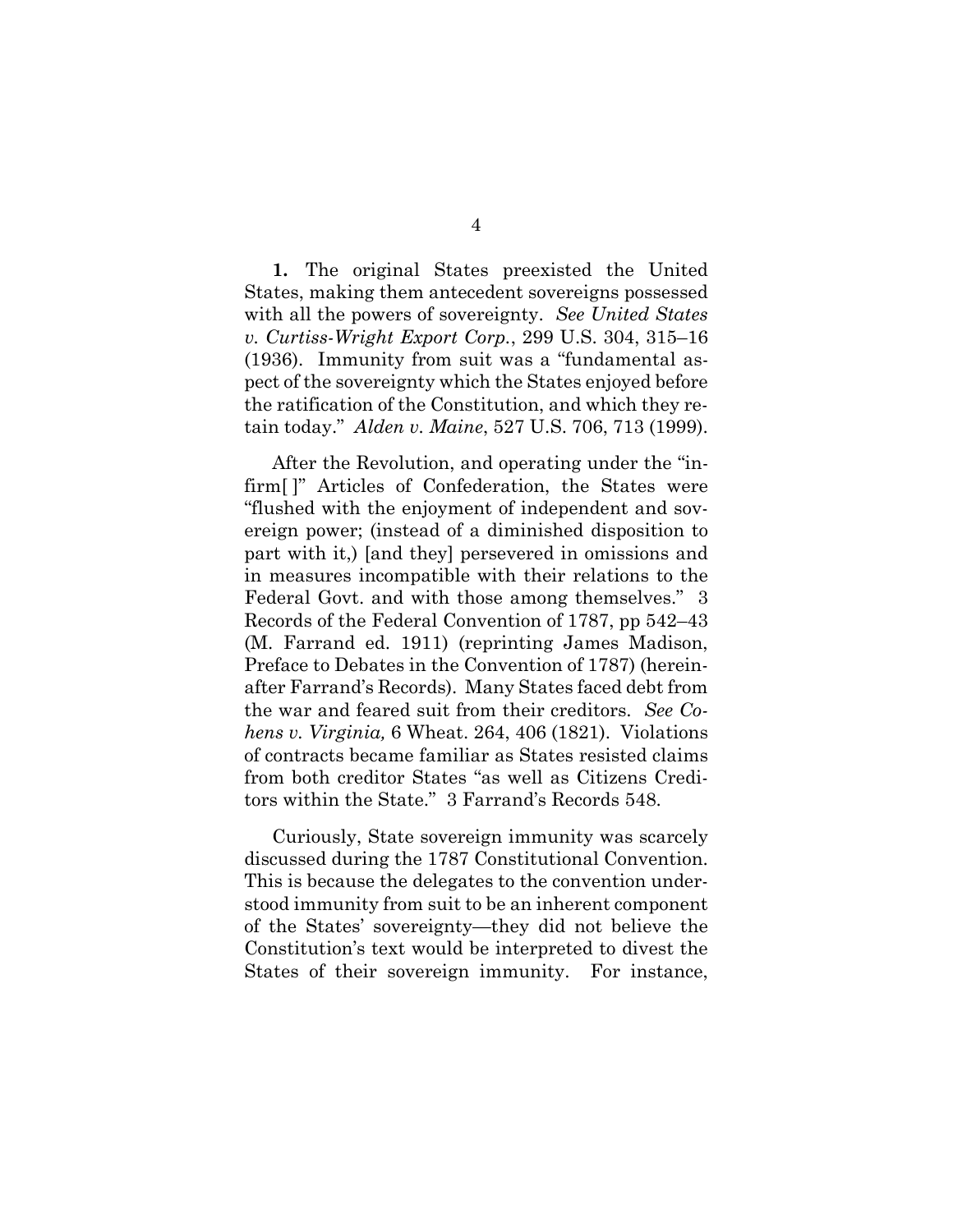Article III permits suits "between a State and Citizens of another State" and "between a State, or the Citizens thereof, and foreign States, Citizens or Subjects." U.S. CONST., art. III, § 2, cl. 1. Yet there's "no record of any debate … at the Constitutional Convention" about whether these clauses waived the States' sovereign immunity. Erwin Chemerinsky, Federal Jurisdiction § 7.2, at 426 (6th ed. 2012); *cf.* Graham K. Bryant, *The Historical Argument for State Sovereign Immunity in Bankruptcy Proceedings*, 87 Miss. L.J. 49, 69 (2018) ("Had the delegates to the convention imagined that by accepting [the bankruptcy clause], they were opening their states to suit by private individuals, one would expect at least some discussion on that point."). Indeed, "[t]he 1787 draft in fact said nothing on the subject [of abrogating traditional understandings of State sovereign immunity]." *Seminole Tribe*, 517 U.S. at 104 (Souter, J., dissenting).

Given the States' concerns and their reliance on immunity from suit as an intrinsic aspect of their sovereignty, however, the status of State sovereign immunity was a paramount issue when the Constitution came before the States for ratification. In Virginia, for instance, George Mason warned that the language in Article III would eviscerate the traditional understanding of State sovereignty and could result in multiple forced repayments of war debt: "[E]very liquidated account, or other claim against this state, will be tried before the federal court. Is not this disgraceful? Is this state to be brought to the bar of justice like a delinquent individual? Is the sovereignty of the state to be arraigned like a culprit, or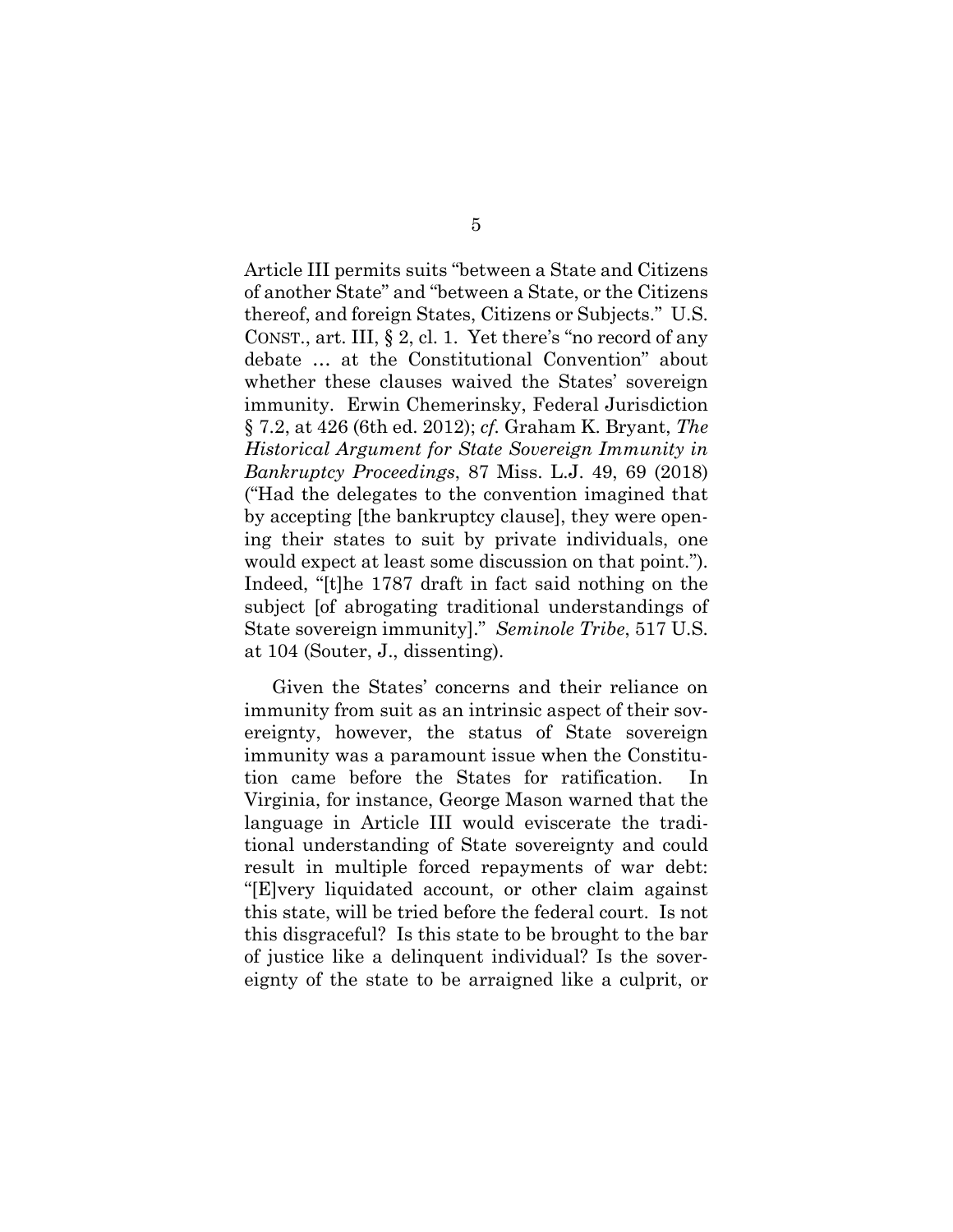private offender?" 3 J. Elliot, The Debates in the Several State Conventions on the Adoption of the Federal Constitution, 526–27 (reprinted 1937) [hereinafter Elliot's Debates]. Patrick Henry similarly believed the Constitution permitted States to be sued against their will, describing as "perfectly incomprehensible" the assertion that States could sue individuals but not be sued by individuals because the text did not "discriminat[e] between plaintiff and defendant." *Id.* at 543.

Faced with these concerns, the ratifying States relied on assurances by prominent Framers that the Constitution would not permit private individuals to hale States into court without their consent. Alexander Hamilton, appealing to the traditional understanding of sovereign immunity in the Anglo-American legal tradition, wrote:

It is inherent in the nature of sovereignty not to be amenable to the suit of an individual *without its consent*. This is the general sense, and the general practice of mankind; and the exemption, as one of the attributes of sovereignty, is now enjoyed by the government of every State in the Union. Unless, therefore, there is a surrender of this immunity in the plan of the convention, it will remain with the States.

THE FEDERALIST NO. 81, at 549 (Cooke ed., 1961) (Hamilton) (emphasis added). Turning to the pressing concern that individual creditors could engage the federal judiciary to force States to repay their war debts, Hamilton explained that "there is no color to pretend that the State governments would, by the adoption of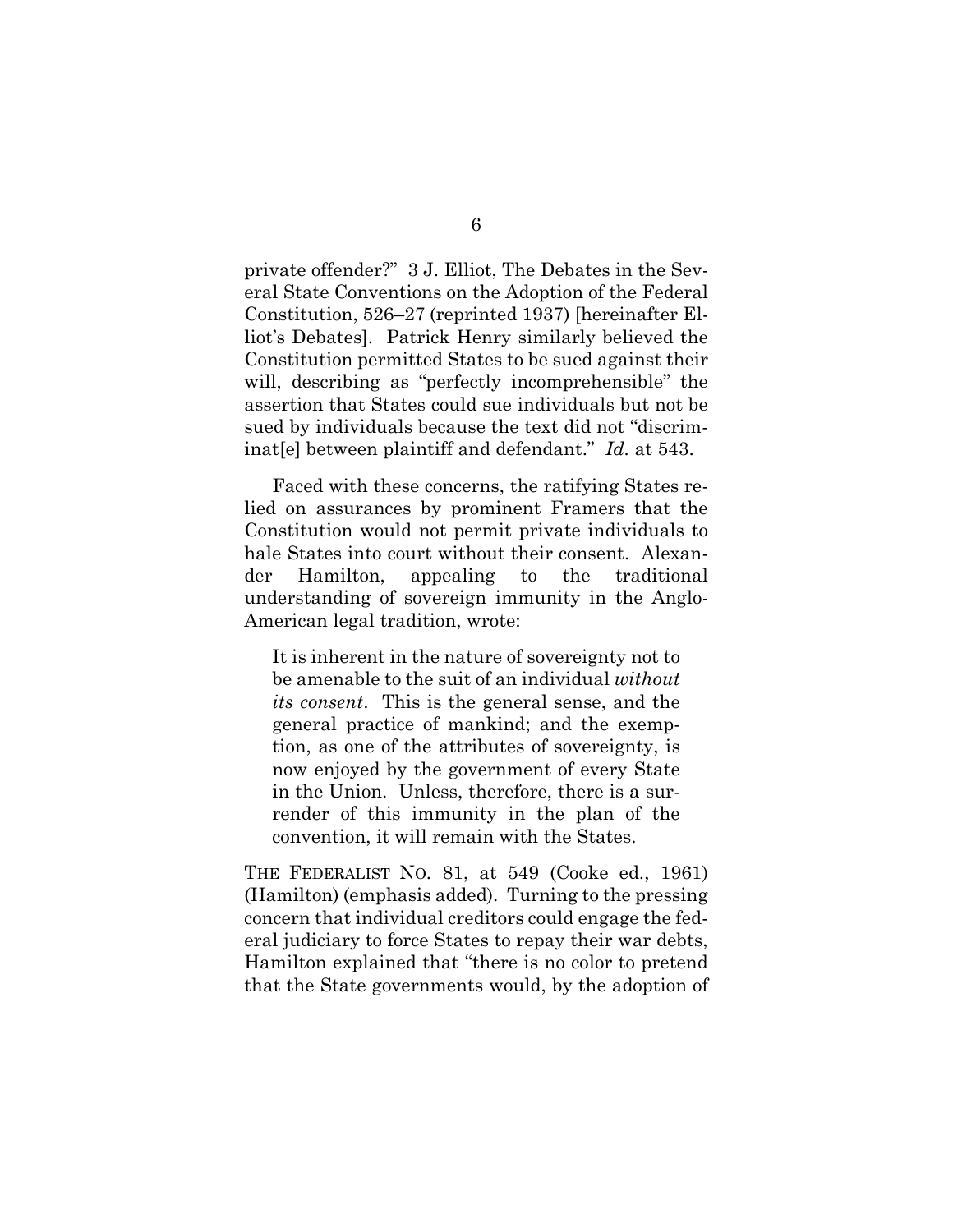that plan, be divested of the privilege of paying their own debts in their own way …. The contracts between a nation and individuals are only binding on the conscience of the sovereign." *Id.* He dismissed fears that the Constitution had "ascribe[d] to the federal courts, by mere implication, and in destruction of a pre-existing right of the State governments, a power which would involve" States being subject to judicial process without their consent as "altogether forced and unwarrantable." *Id.* 

Defending the Constitution at the Virginia ratifying convention, James Madison dismissed concerns that the constitutional text curtailed State sovereign immunity by stating "[i]t is not in the power of individuals to call any state into court." 3 Elliot's Debates 533. John Marshall similarly found that proposition unthinkable: "I hope that no gentleman will think that a state will be called at the bar of the federal court …. It is not rational to suppose that the sovereign power should be dragged before a court." *Id.* at 555.

Shortly after ratification, the precise situation of which Mason and Henry warned came to pass: the Court ordered a sovereign State to appear in federal court to defend a suit brought by a private individual to recover debt. *Chisholm v. Georgia*, 2 Dall. 419, 479 (1793). In so doing, the Court "created … a shock of surprise throughout the country." *Hans*, 134 U.S. at 11.

The reaction to *Chisholm* was swift. Less than three weeks after the case was decided, both houses of Congress had passed what would become the Eleventh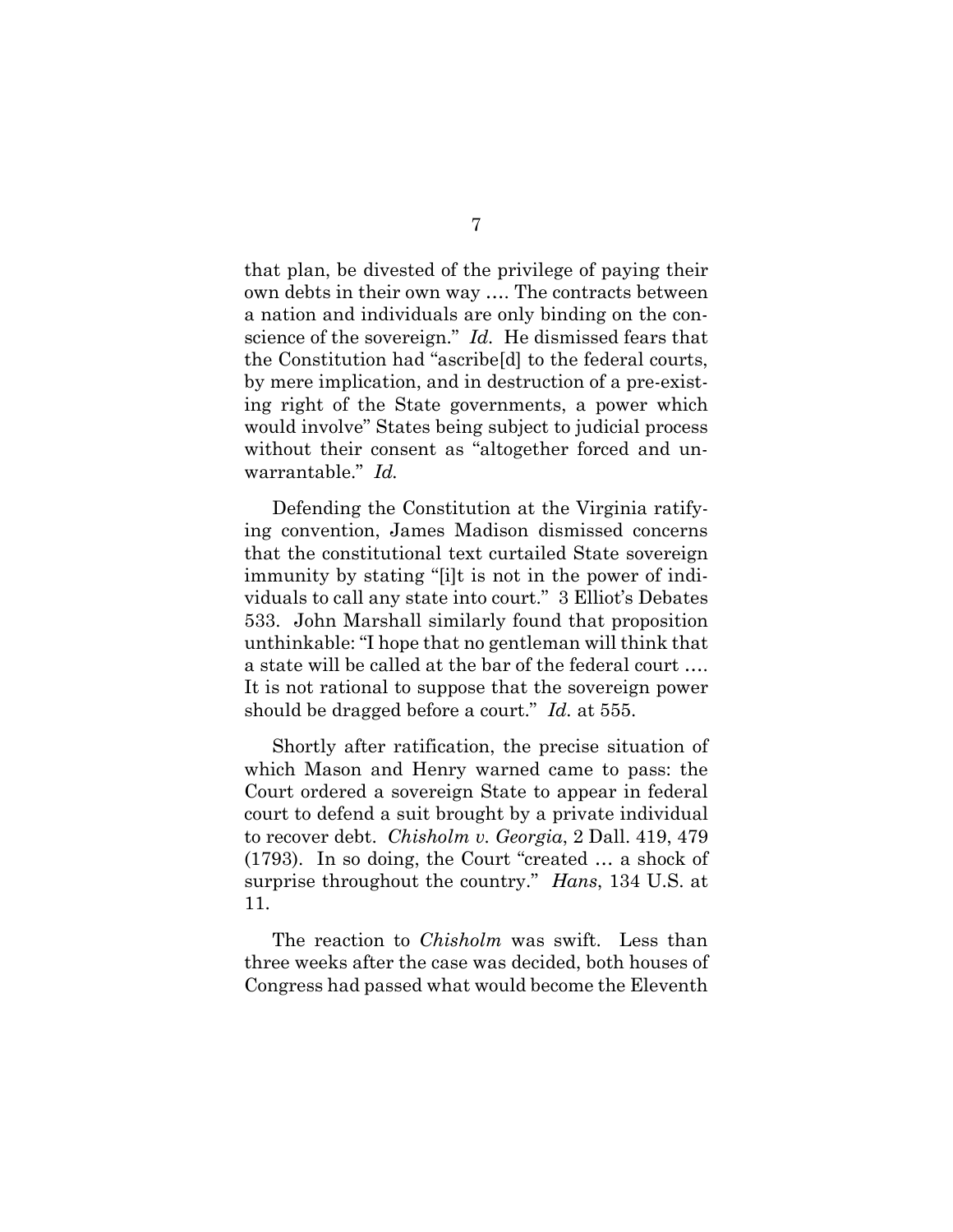Amendment. It was ratified within a year. *See* Chemerinsky at 430–31. The Nation thus collectively rebuffed—with emphatic rapidity—the first effort to restrict the historically broad understanding of State sovereign immunity.

This broad understanding remained undisturbed for decades. Beyond the unique Fourteenth Amendment context, it remained "a point … unquestioned" that a State cannot "be sued as defendant in any court in this country without [its] consent." *Cunningham v. Macon & Brunswick R. Co.*, 109 U.S. 446, 451 (1883). Confirming that States are immune from suit by both their own citizens and citizens of other States, the Court held that any other result would be as "startling and unexpected" as the repudiated *Chisholm* decision, "a construction never imagined or dreamed of" by the Framers. *Hans*, 134 U.S. at 15. Instead, the Court reaffirmed that the "suability of a State, without its consent, was a thing unknown to the law." *Id.* at 16.

**2.** Nearly a century after *Cunningham* and *Hans*, however, the Court again deviated from the traditional understanding of State sovereign immunity. And as with *Chisholm*—though less rapidly—the doctrine ultimately returned to its traditional roots.

In *Nevada v. Hall*, 440 U.S. 410 (1979), the Court held that a State could not assert its sovereign immunity in another State's courts, even when sued there by a private individual, because there existed no "rule of law implicit in the Constitution that requires all of the States to adhere to the sovereign-immunity doctrine as it prevailed when the Constitution was adopted."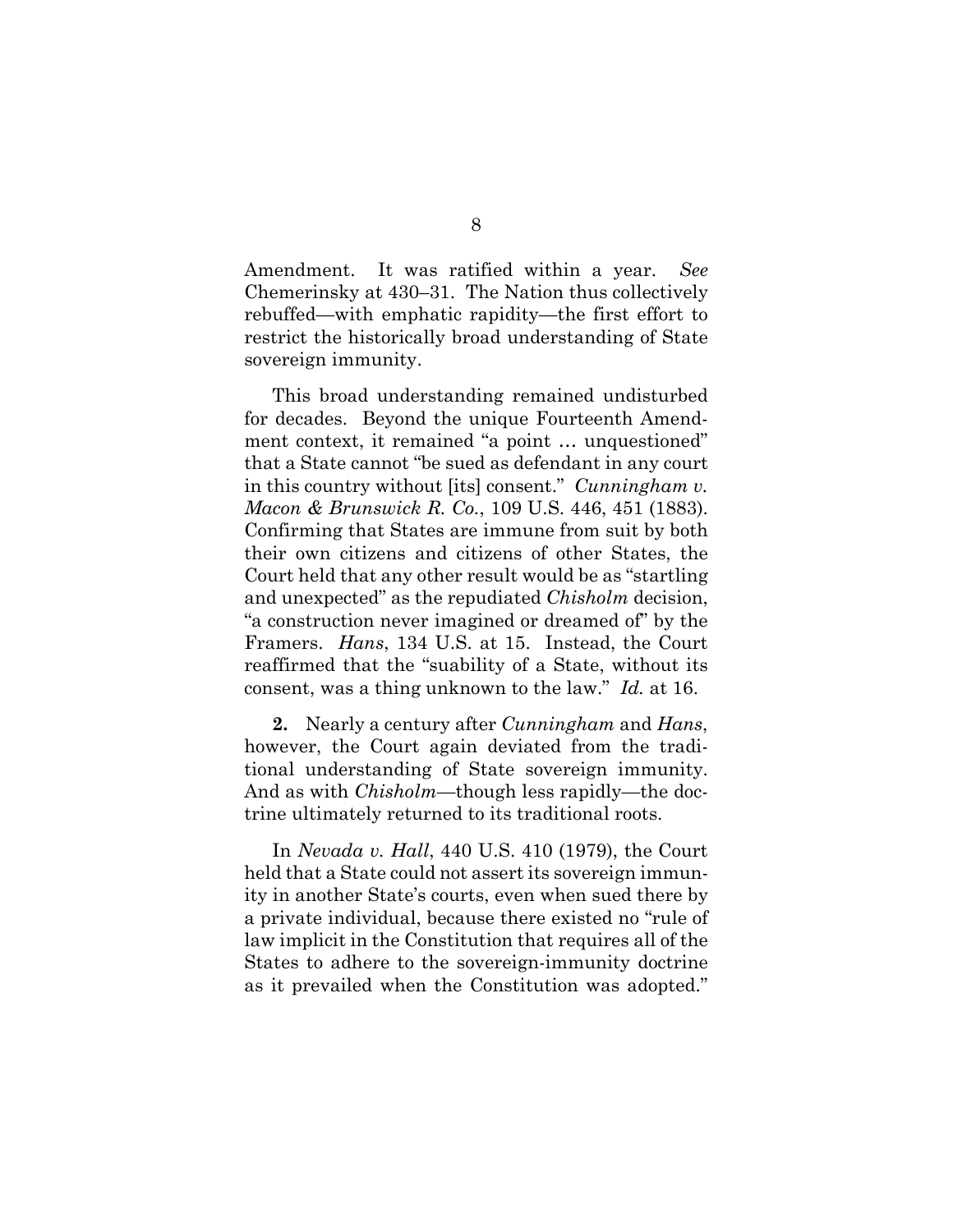*Id.* at 418. Rejecting the historical understanding of State sovereign immunity that had hitherto prevailed, the Court concluded that one State's immunity in the courts of another State was merely "a matter of comity." *Id.* at 425. Then, in *Pennsylvania v. Union Gas Co.*, 491 U.S. 1 (1989), the Court for the first time found that Congress could abrogate State sovereign immunity through the exercise of its Article I, Section 8 powers—specifically the Commerce Clause—notwithstanding the "principle of sovereign immunity found in the Eleventh Amendment." *Id.* at 14–15. Tellingly, however, the Court reached this result without garnering a majority supportive of any single rationale.

Recognizing that the *Union Gas* decision "deviated sharply from [its] established federalism jurisprudence and essentially eviscerated [the] decision in *Hans*," the Court overturned *Union Gas* in *Seminole Tribe*, 517 U.S. at 64, 66. The Court recognized that *Union Gas* was an anomaly "based upon … a misreading of precedent" because its holding "that Congress could under Article I expand the scope of the federal courts' jurisdiction under Article III … contradict[ed] [the Court's] unvarying approach to Article III as setting forth the *exclusive* catalog of permissible federalcourt jurisdiction." *Id.* at 65 (quoting *Union Gas*, 491 U.S. at 39 (Scalia, J., dissenting)). In overturning *Union Gas*, the Court expressly acknowledged that it was restoring its jurisprudence to the historical understanding of State sovereign immunity, an understanding far broader than the Eleventh Amendment's text. *Id.* at 67 ("For over a century, we have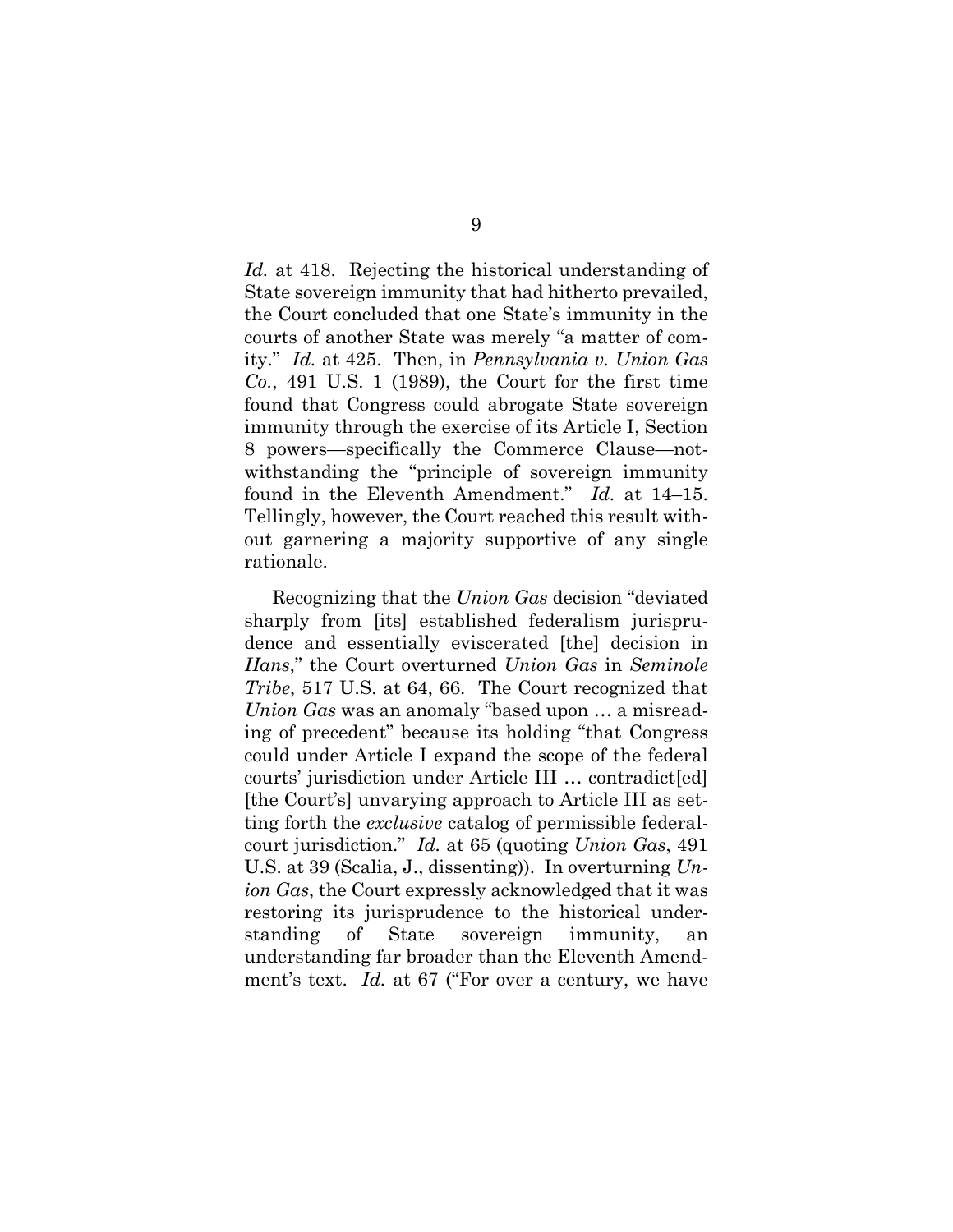grounded our decisions in the oft-repeated understanding of state sovereign immunity as an essential part of the Eleventh Amendment."); *see Principality of Monaco v. Mississippi*, 292 U.S. 313, 322–23 (1934) ("Manifestly, we cannot … assume that the letter of the Eleventh Amendment exhausts the restrictions upon suits against nonconsenting States.").

Three years later the Court reaffirmed that "Congress may not abrogate state sovereign immunity pursuant to its Article I powers" in *Florida Prepaid Postsecondary Ed. Expense Bd. v*. *College Savings Bank*, 527 U.S. 627, 636 (1999). And similarly, in *Alden*, 527 U.S. at 712, the Court held that "the powers delegated to Congress under Article I of the United States Constitution do not include the power to subject nonconsenting States to private suits for damages in state courts." This conclusion followed from the "settled doctrinal understanding, consistent with the views of the leading advocates of the Constitution's ratification, that sovereign immunity derives not from the Eleventh Amendment but from the structure of the original Constitution itself." *Id.* at 728.

Indeed, except for a single aberrant decision limited to the Bankruptcy Clause's unique context, *Central Va. Community College v. Katz*, 546 U.S. 356 (2006)—a decision whose reasoning has been cabined, *see Allen v. Cooper*, 140 S. Ct. 994, 1002 (2020) ("[E]verything in *Katz* is about and limited to the Bankruptcy Clause; the opinion reflects what might be called bankruptcy exceptionalism."), and historical underpinnings questioned, *see* Bryant, *supra*, at 78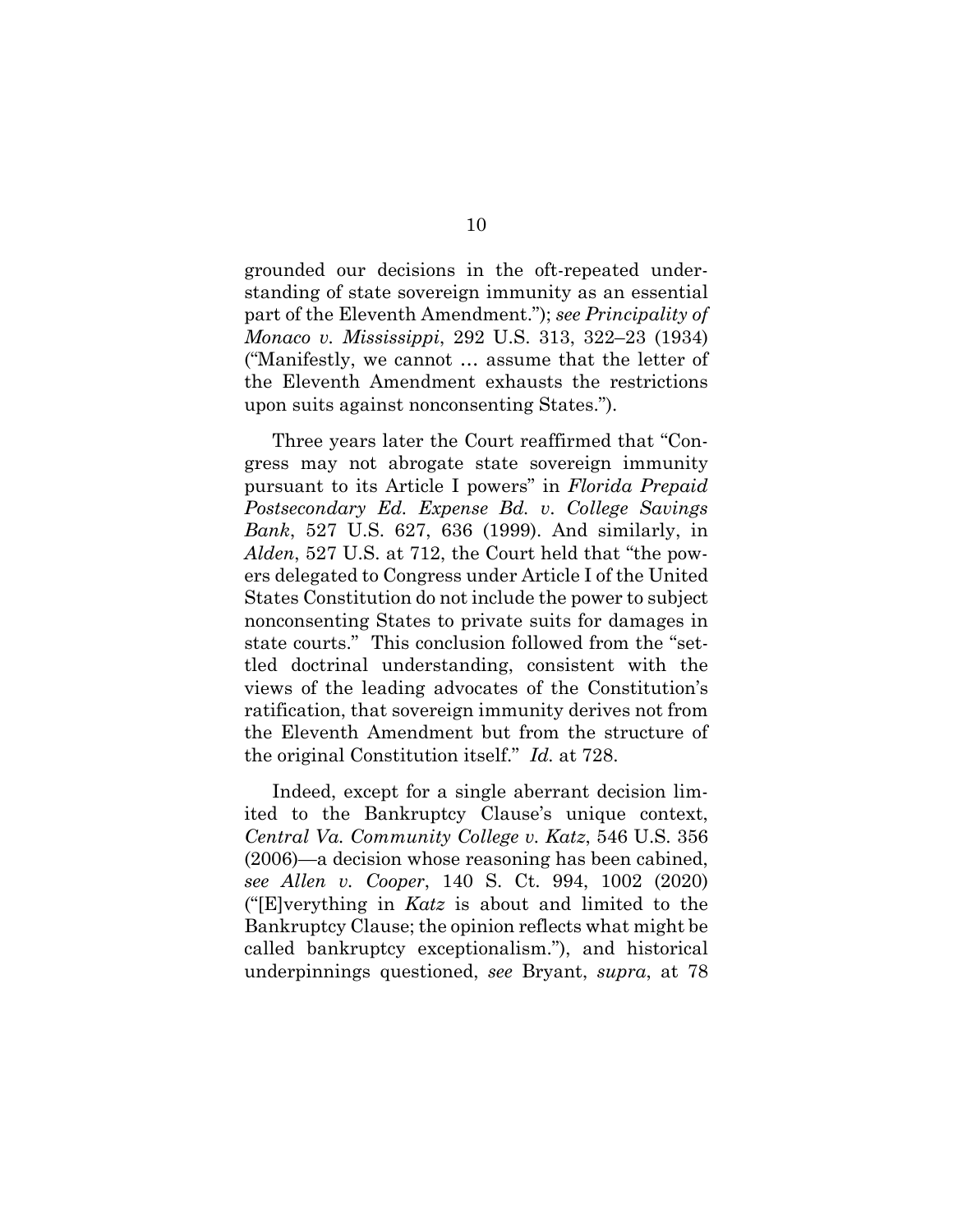("The *Katz* majority's interpretation of the Article I, Section 8 Bankruptcy Clause does not comport with the Framers' understanding of the clause as evidenced by the Constitutional Convention's history and the postwar social environment of the ratifying states."), *see also infra* Part III—the Court has consistently ruled that "the specific Article I powers delegated to Congress" do not include "the incidental authority to subject the States to private suits as a means of achieving objectives otherwise within the scope of the enumerated powers." *Alden*, 527 U.S. at 732.

The Court's endorsement of the broad, historical view of State sovereign immunity has continued in its recent terms. In *Franchise Tax Board of California*, the Court overturned *Hall*'s conclusion that a State cannot assert its sovereign immunity in the courts of another State, restoring the original understanding that "interstate sovereign immunity is preserved in the constitutional design." 139 S. Ct. at 1496. The Court explained that it overruled *Hall* despite stare decisis because *Hall* was "irreconcilable with our constitutional structure and with the historical evidence showing a widespread preratification understanding that States retained immunity from private suits, both in their own courts and in other courts." *Id.* at 1499.

Similarly, in *Allen*, the Court concluded that Congress could not use its copyright authority to strip States of their immunity from suit by private individuals, and in doing so, declined the invitation to conduct a "general, 'clause-by-clause' reexamination of Article I" to see if any of the powers set forth therein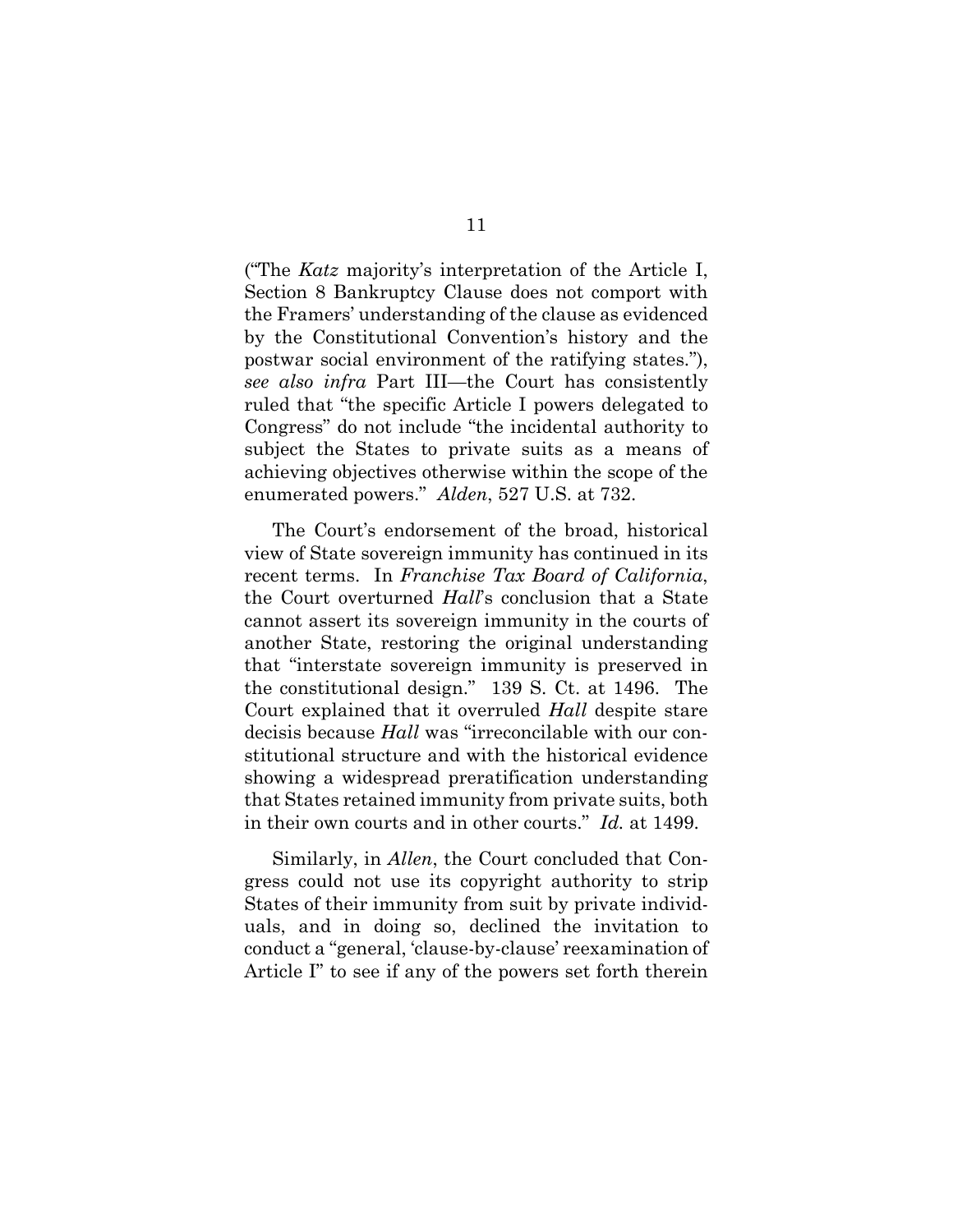authorize an intrusion upon the States' sovereign immunity. 140 S. Ct. at 1003. Instead, it again reaffirmed that Congress cannot use its delegated Article I, Section 8 powers to abrogate or otherwise curtail State sovereign immunity. *Id.* at 1002. This is because there is no principled way to design a taxonomy of the Article I, Section 8 powers whereby some have the power to abrogate State sovereign immunity and others do not.

**II. The Framers reserved the powers under Article I, Section 8 to Congress's exclusive supervision because they are core federal government powers that require a single administrator.** 

Article I, Section 8 of the U.S. Constitution enumerates twenty-six unique powers of Congress, ranging from the "Power To lay and collect Taxes, Duties, Imposts and Excises" to the power to "make all Laws which shall be necessary and proper for carrying into Execution" the other powers. U.S. CONST. art. I, § 8. Despite that list's range, the powers are consolidated in that section for a common reason: "[T]o secure uniformity of treatment[,]" only a single actor, rather than numerous states, may properly administer those powers. F. Regis Noel, *A History of the Bankruptcy Law* 89–91 (1919). James Madison described the fundamental shortcoming of the Articles of Confederation as a uniformity problem. The Articles' dependence on "so many independant communities, each consulting more or less its particular interests & convenience and distrusting the compliance of the others" made an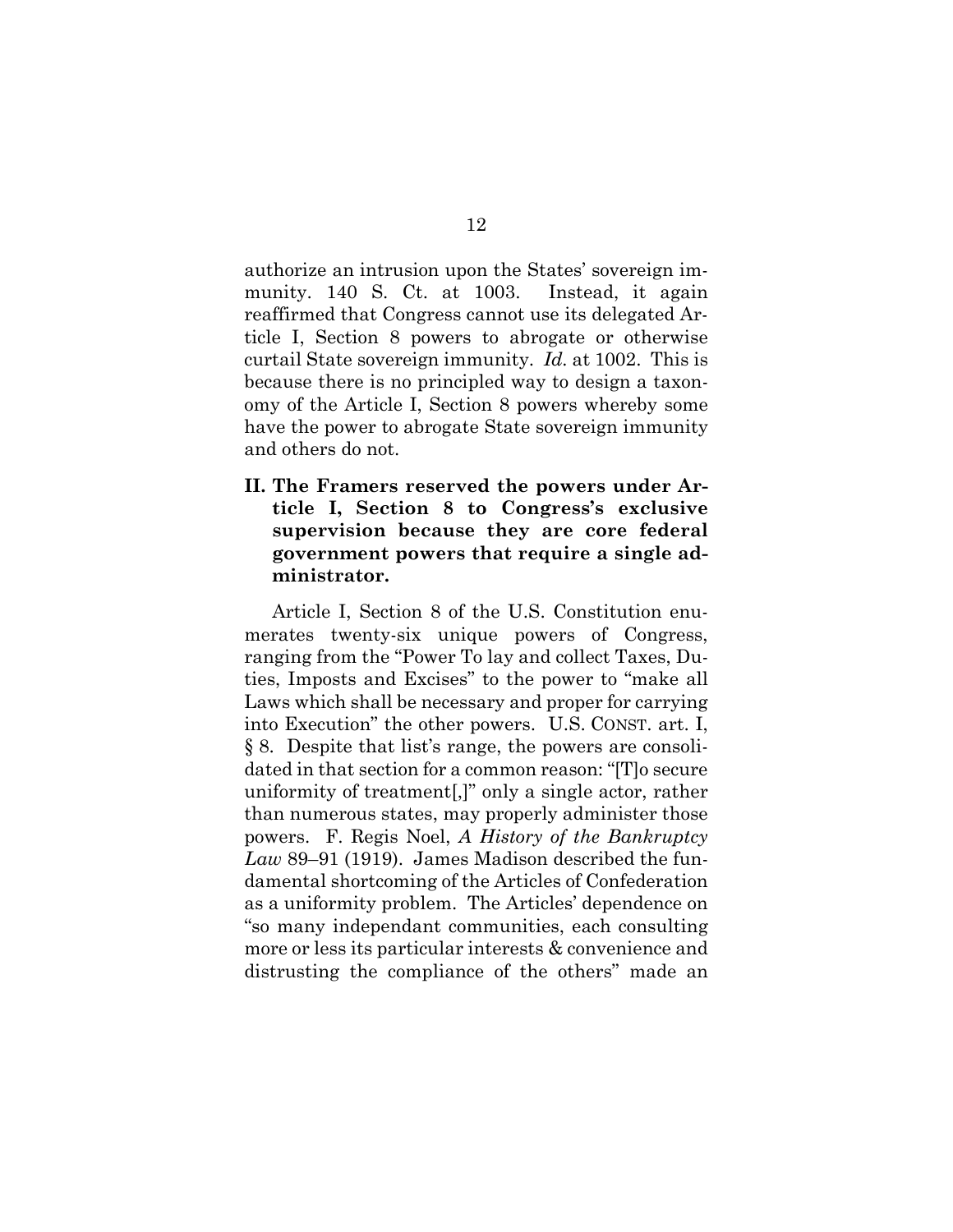unworkable foundation for a federal system of government. 3 Farrand's Records 548. Recognizing that reality, the drafters of the Constitution placed certain powers under the "exclusive supervision of the Congress" by "design[ing] [those provisions] to occupy *National* ground." Noel, *supra*, at 90 (emphasis added).

In short, the Framers designed Article I, Section 8 to redress weaknesses of the Articles of Confederation by concentrating certain powers into the legislature of a strong central government that possessed the exclusive authority to promulgate laws in certain fields. But none of the Framers could have "imagined or dreamed of" a construction under which this delegation of limited powers divested the states of their sovereign immunity. *Seminole Tribe*, 517 U.S. at 69 (quoting *Monaco*, 292 U.S. at 327); *see supra* Part I.

Given that the sole reason the Article I, Section 8 powers are gathered in that Section is to address the uniformity problem of the Articles of Confederation, there is accordingly no principled way to taxonomize them such that Congress may abrogate States' immunity under some of Article I, Section 8's delegated powers but not others. Nor should such a distinction be made. The *Union Gas* dissenters—later vindicated—correctly observed that there was no distinction between any of the Article I powers with regard to their effect on sovereign immunity: "if the Article I commerce power enables abrogation of state sovereign immunity, so do all the other Article I powers." *Union Gas*, 491 U.S. at 42 (Scalia, J., dissenting)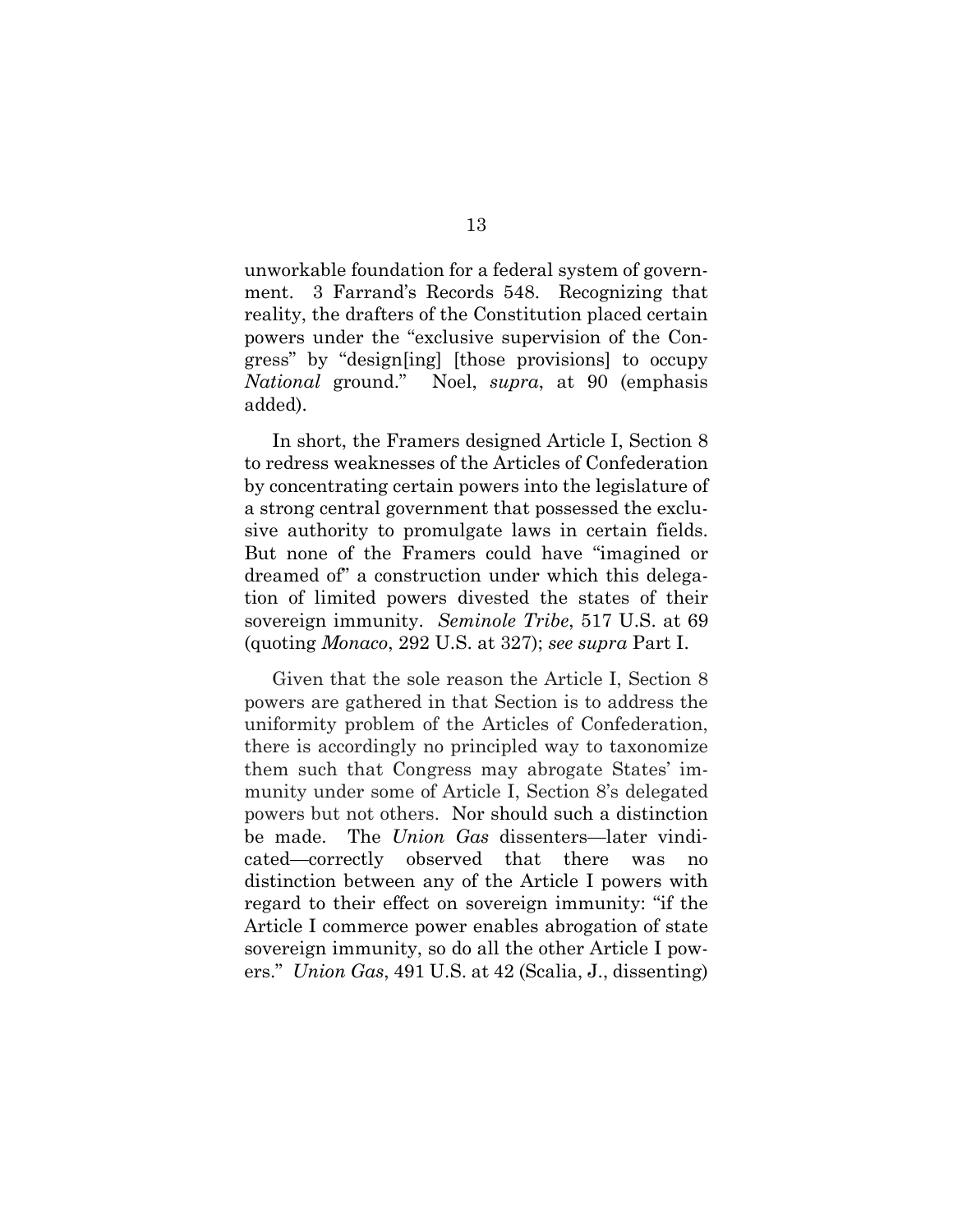(quoted with approval in *Seminole Tribe*, 517 U.S. at 62); *see also Seminole Tribe*, 517 U.S. at 93–94 (Stevens, J., dissenting) (explaining that there exists "no reason to distinguish among statutes enacted pursuant to the power granted to Congress to regulate commerce among the several States, and with the Indian tribes, the power to establish uniform laws on the subject of bankruptcy, [or] the power to promote the progress of science and the arts by granting exclusive rights" (citations omitted)).

Consider, for example, two of Congress's Article I, Section 8 powers that have received exceptional scrutiny from the Court: the powers to make "uniform Laws on the subject of Bankruptcies throughout the United States" and to enact intellectual property legislation. U.S. CONST. art. I § 8, cl. 4, 8. Each State could implement its own systems for regulating bankruptcy and intellectual property. But permitting them the authority to do so would result in up to fifty different and conflicting systems, directly undermining the Framers' goal of uniformity. In this respect—which is the only respect considered by the Framers in grouping them in Article I, Section 8—the bankruptcy and intellectual property powers are indistinguishable.

Yet the Court has reached opposite conclusions on whether Congress may abrogate States' immunity from private suits under them. It held that by ratifying the bankruptcy clause, States had "agreed … not to assert any sovereign immunity defense they might have had in proceedings brought pursuant to Laws on the subject of Bankruptcies." *Katz*, 546 U.S. at 377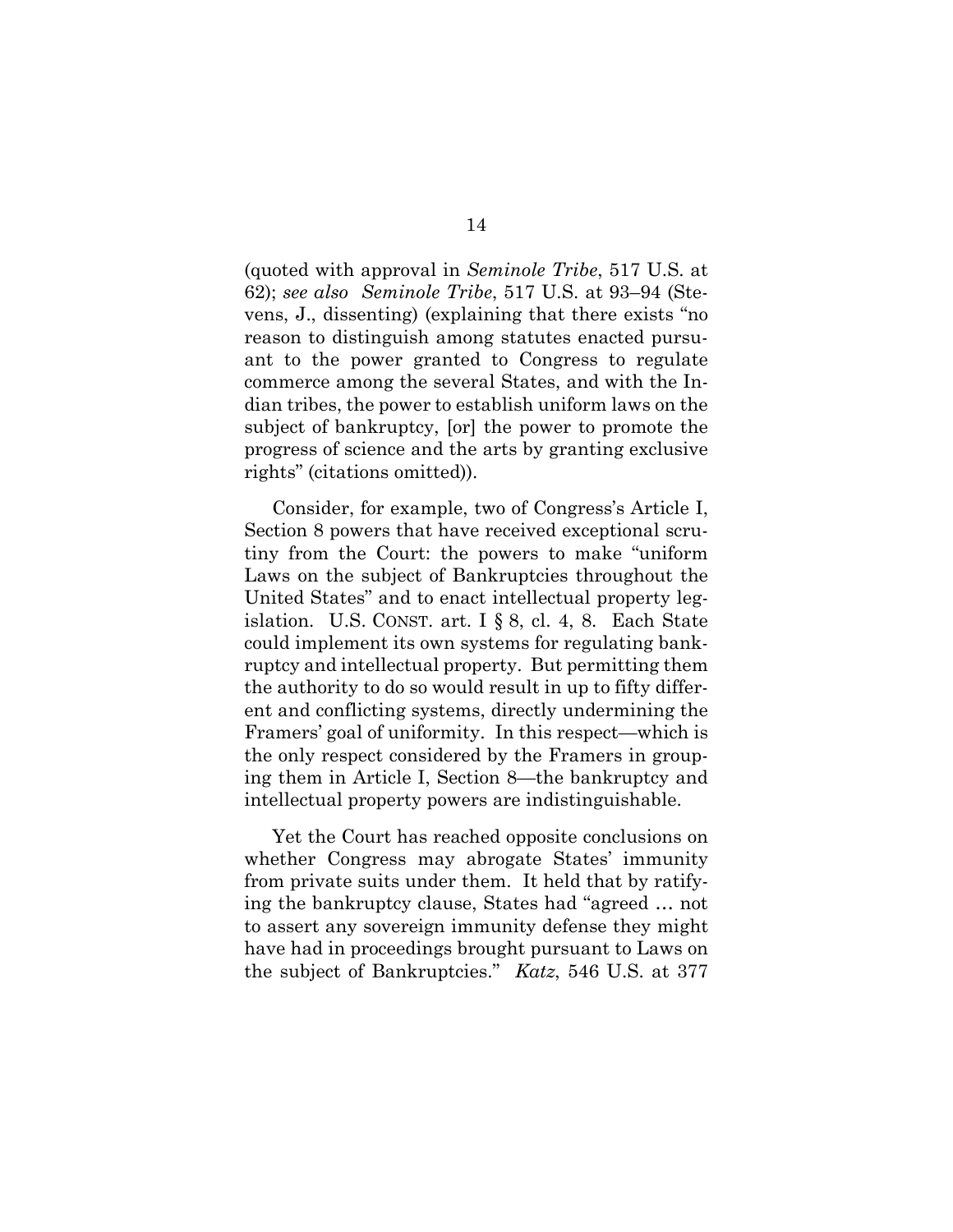(citation, quotation marks omitted). But it had also concluded that Congress could not abrogate States' sovereign immunity under Article I in the intellectual property context. *Fla. Prepaid*, 527 U.S. at 635–648; *see also Allen*, 140 S. Ct. at 1003 (upholding the default rule of sovereign immunity in the intellectual property context).

The Court's efforts to distance its State sovereign immunity jurisprudence from *Katz*—describing that decision as viewing "bankruptcy as on a different plane, governed by principles all its own," making *Katz* "a good-for-one-clause-only holding," *Allen*, 140 S. Ct. at 1003—indicate that its aberrant analysis should have no application in the case at bar.

**III.** *Katz* **is an aberration which lacks limiting principles, upends traditional abrogation doctrine, has been cabined by the Court, and should not be reexamined and applied in this case.**

*Katz* stands alone in this Court's sovereign immunity jurisprudence for several reasons. First, *Katz* was decided in a very specific context not present here. Second, it disregards principles set forth in this Court's foundational decisions. And third, the holding stands in tension with the constitutional text. Torres's and the United States' invitation to revivify its strange rationale should be rejected here.

**1.** The Bankruptcy Clause empowers Congress "To establish … uniform Laws on the subject of Bankruptcies throughout the United States." U.S. CONST. art.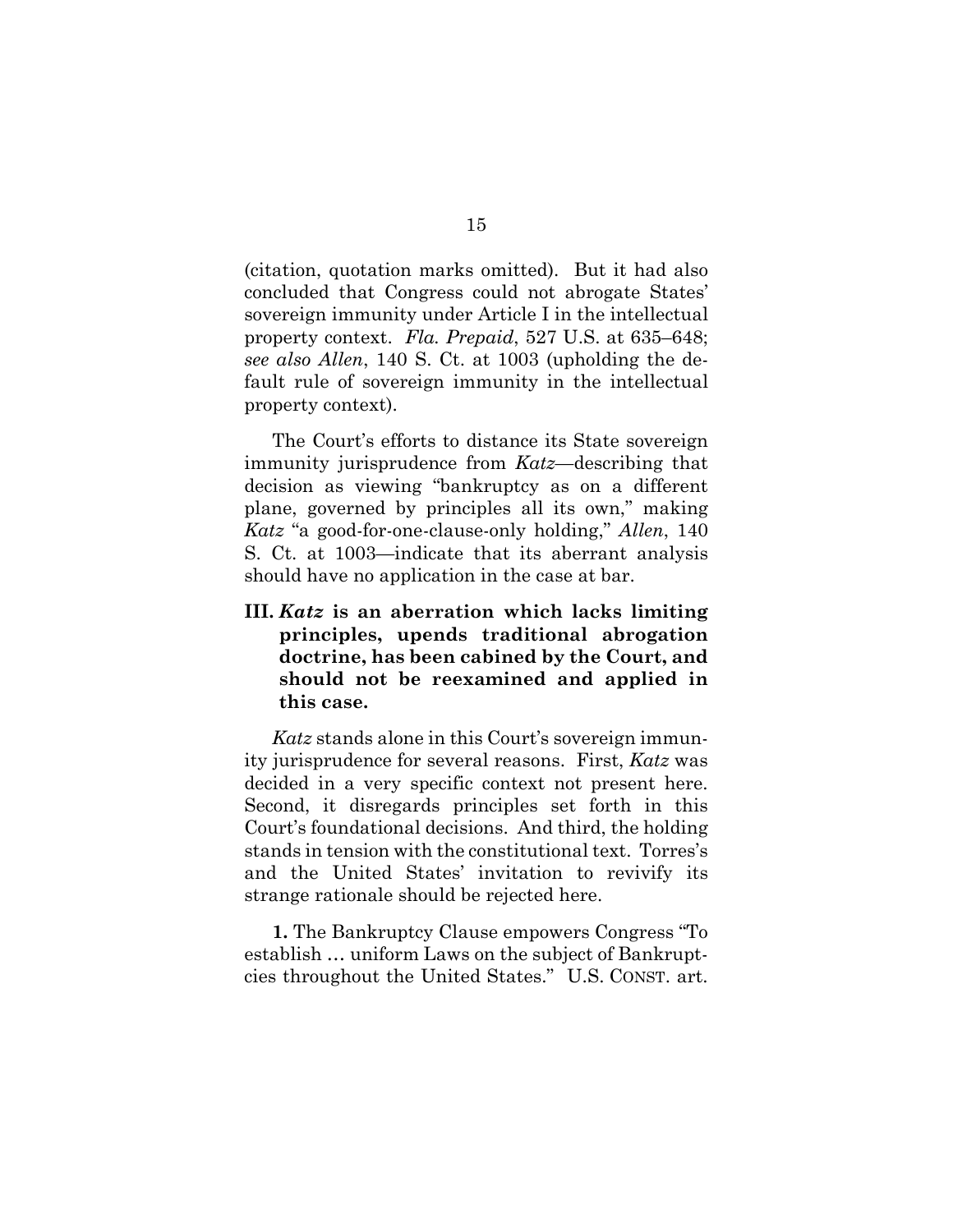I, § 8, cl. 4. *Katz* concluded that the Bankruptcy Clause permitted Congress to abrogate States' sovereign immunity from suit. 546 U.S. at 377–79. But *Katz*'s own analysis limits its application to the unique bankruptcy context. Bankruptcy jurisdiction, generally, is *in rem* …." *Id.* at 362. Now and at the time of ratification, "the jurisdiction of courts adjudicating rights in the bankrupt estate included the power to issue compulsory orders to facilitate the administration and distribution of the res." *Id.* And according to the Court, the "narrow jurisdiction" required to facilitate the distribution of property "does not implicate state sovereignty to nearly the same degree as other kinds of jurisdiction." *Id.* at 378. Any "intrusion upon state sovereignty," the Court concluded, would "not contravene the norms" exemplified by the Eleventh Amendment. *Id.* at 375.

More importantly, *Katz* reasoned that the Bankruptcy Clause "reflects the States' acquiescence in a grant of congressional power to subordinate to the pressing goal of harmonizing bankruptcy law sovereign immunity defenses that might have been asserted in bankruptcy proceedings." *Id.* at 362. Bankruptcy law, at the time of ratification, was a "patchwork of insolvency and bankruptcy laws" resulting from "the uncoordinated actions of multiple sovereigns." *Id.* at 366. In other words, it was a tangled mess. And according to *Katz*, the Framers "agree[d] on the importance of authorizing a uniform federal response to the problem[]." *Id.* at 369. Some evidence supports the notion that States acquiesced to this scheme, for Congress in 1800 adopted the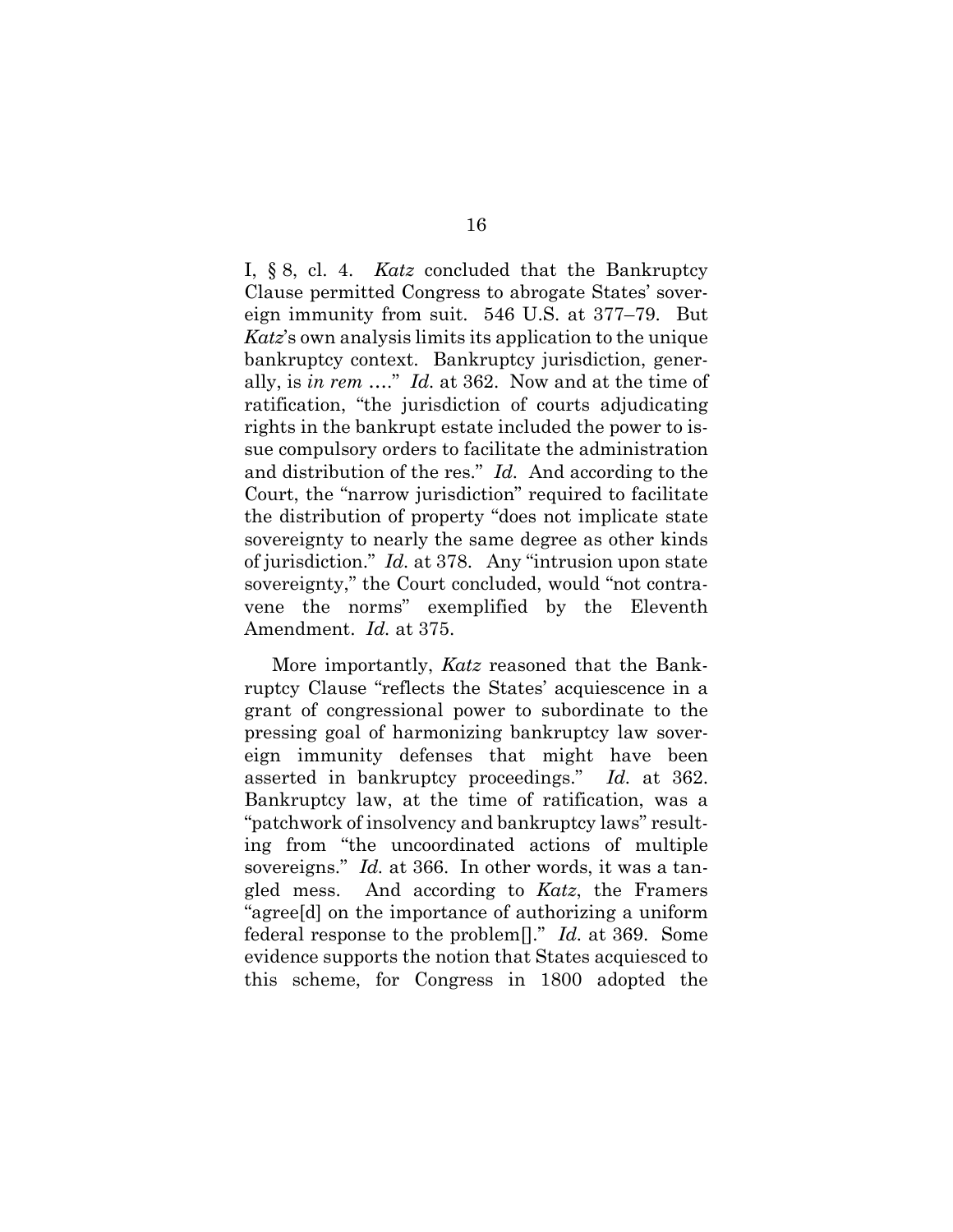Bankruptcy Act, which authorized federal courts to issue writs of habeas corpus to release debtors from State prisons. *Id.* at 373–74. That was only five years after ratification of the Eleventh Amendment, a time "rife with discussion of States' sovereignty and their amenability to suit." *Id.* at 375. Yet, as *Katz* notes, "there appears to be no record of any objection to the bankruptcy legislation or its grant of habeas relief … based on an infringement of sovereign immunity." *Id.* And indeed, States have generally considered themselves bound by bankruptcy court orders discharging debts. *Id.* at 364.

For the *Katz* majority, the evidence suggested that "the States agreed in the plan of the Convention not to assert any sovereign immunity defense they might have had in [federal bankruptcy] proceedings. *Id.* at 377 (citing *Blatchford v. Native Village of Noatak*, 501 U.S. 775, 779 (1991)). As the Court in *Allen* later explained, the Bankruptcy Clause idiomatically embraced the idea that federal courts could impose on State sovereignty. "In that, it was *sui generis*—again, 'unique'—among Article I's grants of authority." *Allen*, 140 S. Ct. a 1002. *Katz* considered abrogation of sovereign immunity within the narrow confines of a unique Article I clause situated within a discrete legal and historical context. Its reasoning should therefore stretch no further than that singular context.

**2.** Other considerations highlighted by the *Katz* dissent also counsel against using that decision as a lodestar in abrogation cases. First, *Katz* departed from—but didn't directly reckon with—the Court's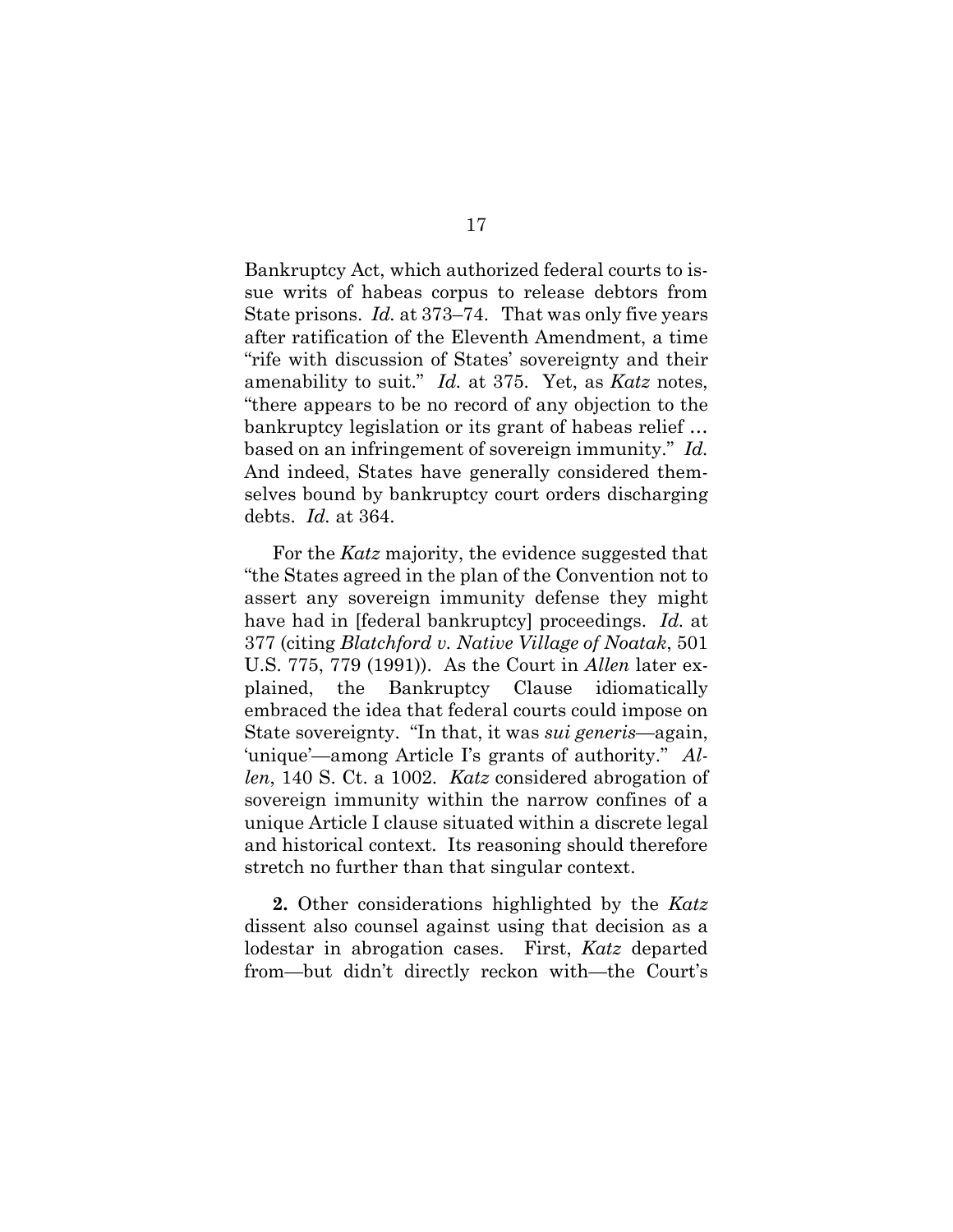longstanding "framework for examining the question of state sovereign immunity jurisprudence under our Constitution." *Id.* at 380 (Thomas, J., dissenting). This framework contemplates abrogation of State sovereign immunity only when "*there is a surrender of this immunity in the plan of the convention*." *Id.* (quoting *Hans*, 134 U.S. at 13 (emphasis in original)). This indeed "is a fundamental rule of jurisprudence." *Id.* (quoting *Ex parte New York*, 256 U.S. 490, 497 (1921)). For instance, no intention to abrogate States' sovereign immunity has been found in any other Article I clause. *Id.* at 382. Indeed, before *Katz*, it was settled that "Article I cannot be used to circumvent the constitutional limitations placed upon federal jurisdiction." *Id.* at 381 (quoting *Seminole Tribe*, 517 U.S. at 73). The Court had even concluded as much about provisions within Article I, Section 8. *Id.* at 381–82. According to the dissent, then, the relevant history "confirms that the adoption of the Constitution merely established federal power to legislate in the area of bankruptcy law, and did not manifest an additional intention to waive the States' sovereign immunity against suit." *Id.* at 380.

*Katz*'s contrary Bankruptcy Clause conclusion is therefore historically suspect and marks a significant departure from this Court's precedents. *Id.* at 382. It quietly but radically transformed the Court's "fundamental rule of jurisprudence," *id.* at 380, and ignored the cardinal doctrine that Article I cannot be used to circumvent the constitutional limitations placed upon federal jurisdiction. *Seminole Tribe*, 517 U.S. at 73; *see id.* at 72 ("Even when the Constitution vests in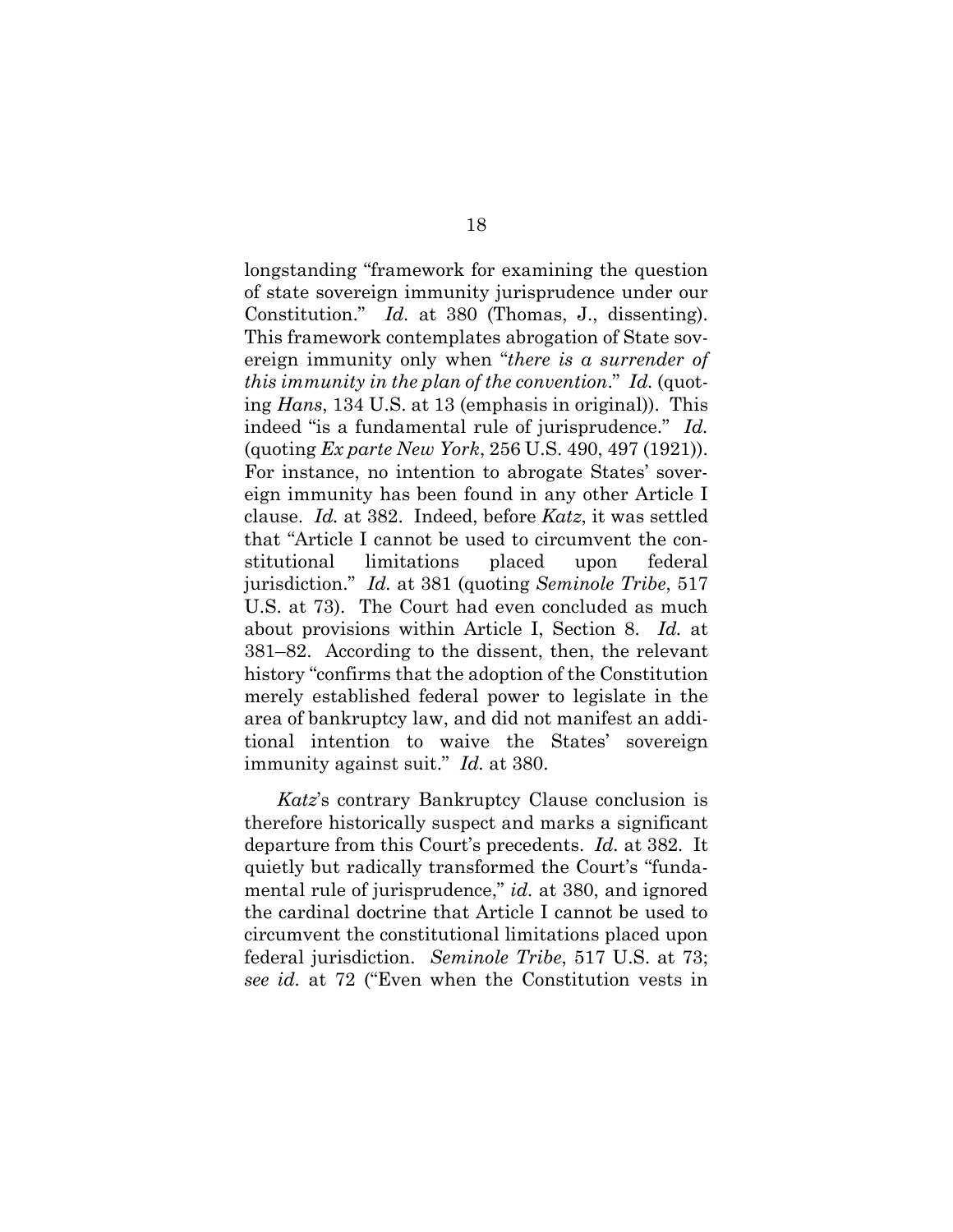Congress complete law-making authority over a particular area, the Eleventh Amendment prevents congressional authorization of suits by private parties against unconsenting States."). Stranger still, *Katz* didn't even acknowledge its departure from established jurisprudence. 546 U.S.at 382–83 (Thomas, J., dissenting) (observing that *Katz* overruled—*sub silentio*—*Hoffman v. Conn. Dept. of Income Maint.*, 492 U.S. 96, 104 (1989)). And *Katz* also "discarded" the Court's usual rule "that *Congress* must speak, and indeed speak unequivocally, to abrogate sovereign immunity." *Allen*, 140 S. Ct. at 1003 (emphasis in original).

Luckily, this Court in *Allen* sequestered *Katz*, confining it strictly to the bankruptcy context and eliminating the possibility that its rationale would spread elsewhere. 140 S. Ct. at 1002 ("[E]verything in *Katz* is about and limited to the Bankruptcy Clause"). At best, therefore, *Katz* is a narrow decision with no real applicability beyond its factual borders.

**3.** But the United States props up *Katz*'s jettisoned rationale in this case and conflates the States' abnegation of sovereignty over the common defense with a supposed abrogation of sovereign immunity: having "ratified the Constitution," and relinquished "any sovereignty in the military arena, States have no basis to assert sovereign immunity to suits authorized under Congress's military powers." U.S. Br. 20 (citing *Katz*, 546 U.S. at 363). Under this sweeping "*Katz* 2.0" view, States are automatically deprived of sovereign immunity in areas where (1) the Constitution granted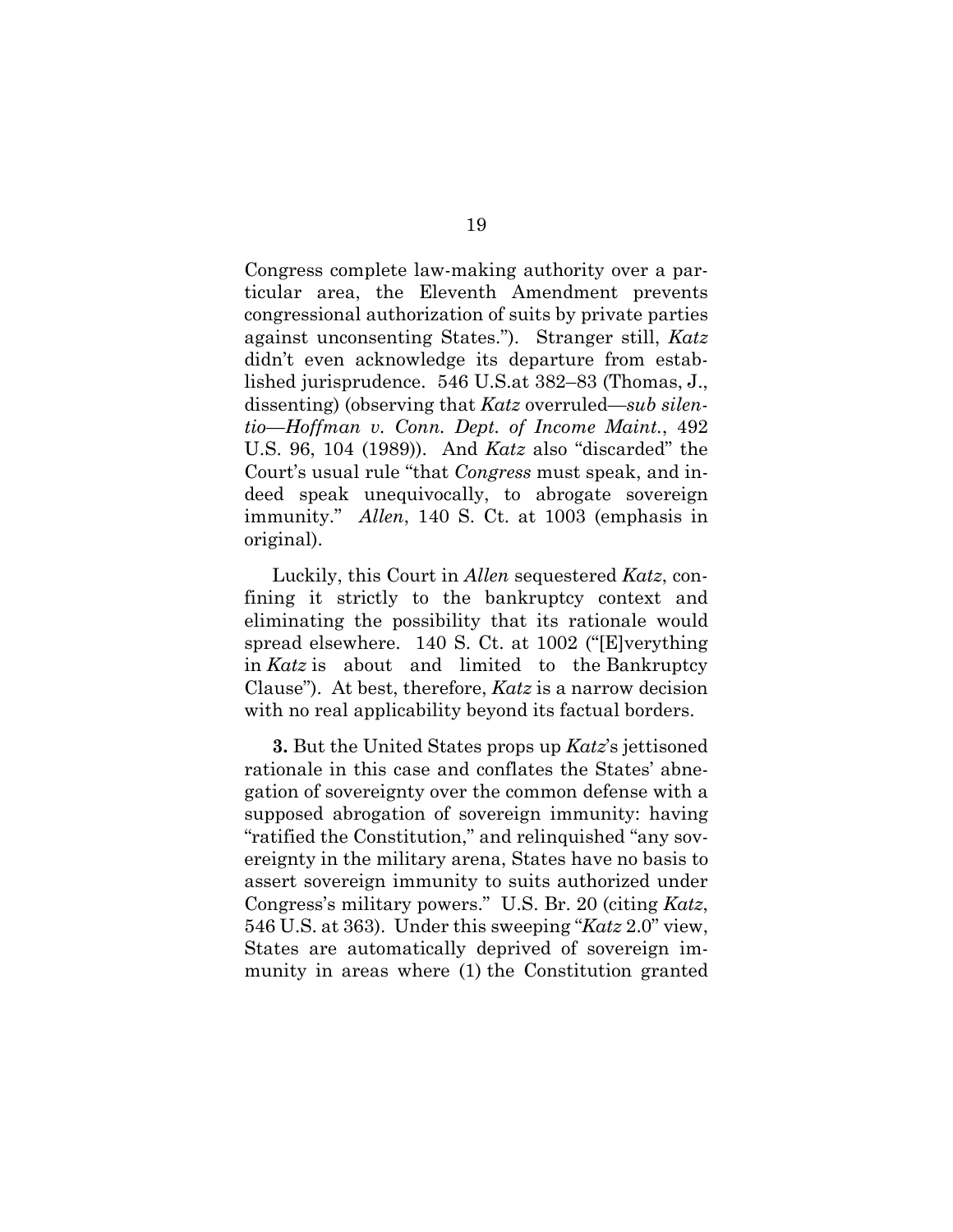authority to the United States and (2) prohibited the States from exercising that authority. U.S. Br. 20-21.

Those two factors may be correct so far as they go. The States indeed relinquished the war powers, in large part, to the federal government by ratifying the Constitution. But it simply doesn't follow—as a matter of logic or jurisprudence—that States thereby renounced their sovereign immunity. *Cf. PennEast*, 141 S. Ct. at 2260 ("[T]he eminent domain power is inextricably intertwined with the ability to condemn. We have even at times equated the eminent domain power with the power to bring condemnation proceedings."). Quite simply, the war powers conferred on the federal government are not "inextricably intertwined" with the ability to authorize private suits against States in State courts to enforce veterans' preference schemes. *Id.*; *Monaco*, 292 U.S. at 330–31 (1934) (relying, in part, on Federalist 81 to conclude that the agreement not to enter into any treaties or agreements with foreign powers didn't mean States were implicitly consenting to being sued by foreign governments without their consent).[1](#page-24-0)

The reasoning advanced by the United States merely invites reaffirmation of the *Katz* anomaly this Court rejected just two years ago. *Allen*, 140 S. Ct. at

<span id="page-24-0"></span><sup>1</sup> Lest there be any doubt, Amici States strongly support veterans, not least through a variety of legal preference and protection programs. *See, e.g.*, Resp. Br. 5. But the attempted abrogation of State sovereign immunity in this case cannot go unanswered, for it threatens to realign basic propositions underpinning our constitutional structure.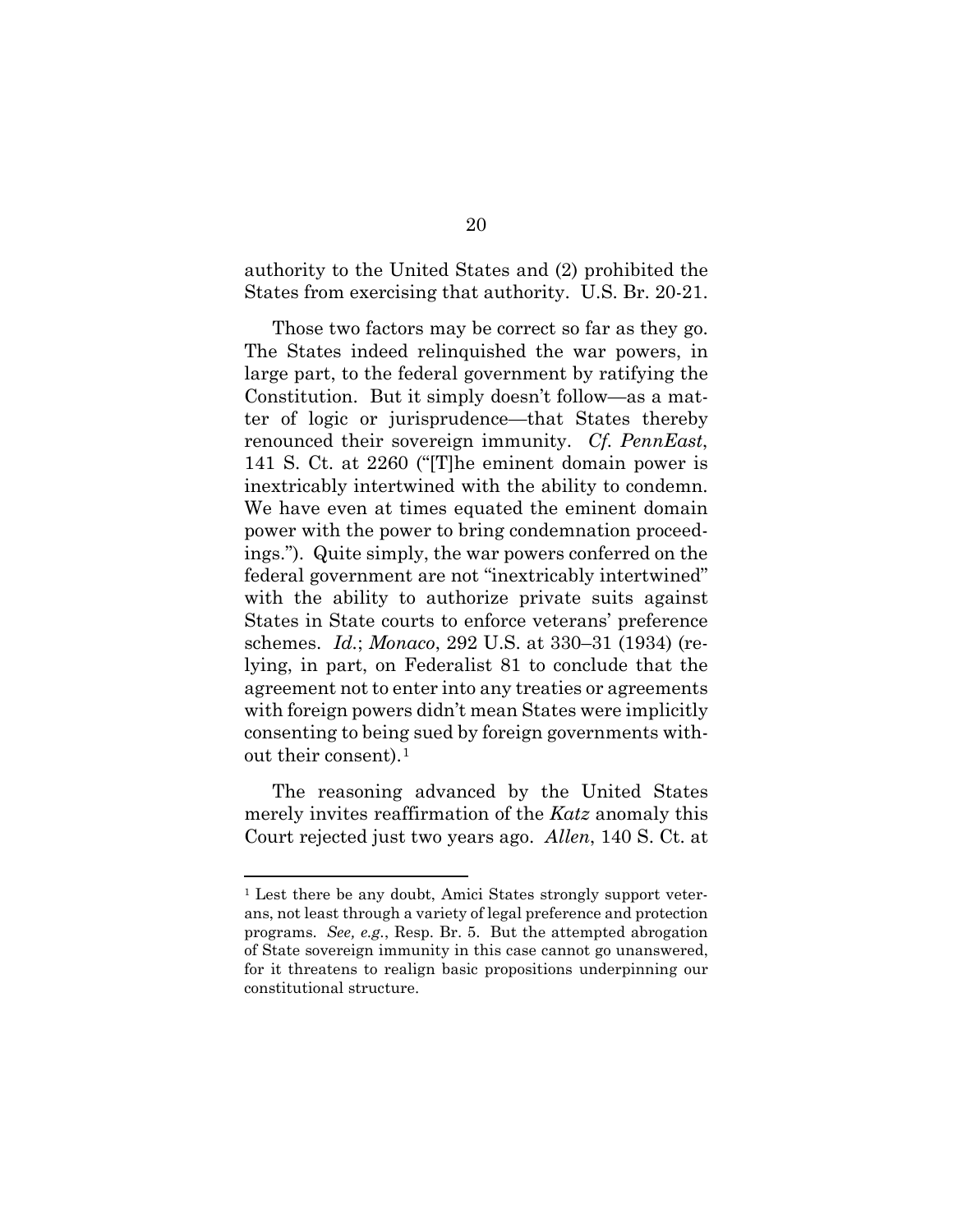1002–03. And it necessarily invites a "clause-byclause approach to evaluating whether a particular clause of Article I allows the abrogation of sovereign immunity." *Id.* at 1002 (citation, quotation marks omitted). But this court shut that door in *Seminole Tribe*, 517 U.S. at 72–73, and *Allen* made clear that *Katz* didn't change that one bit. 140 S. Ct. at 1002–03 (describing *Katz* as "a good-for-one-clause-only holding").

And that's as it should be. Reviving *Katz*'s rationale would declare open season on State sovereignty. *Hans*, 134 U.S. at 13 ("It is inherent in the nature of sovereignty not to be amenable to the suit of an individual without its consent."). The Court should not accept Torres's and amici's invitation to perform a clause-by-clause analysis that the Court disavowed in *Allen*. To do so would create uncertainty and hardship for the States, illegitimately diminish their sovereignty, and water down this Court's sovereign immunity jurisprudence in a way the Framers wouldn't recognize.

#### **CONCLUSION**

This Court should affirm the decision below.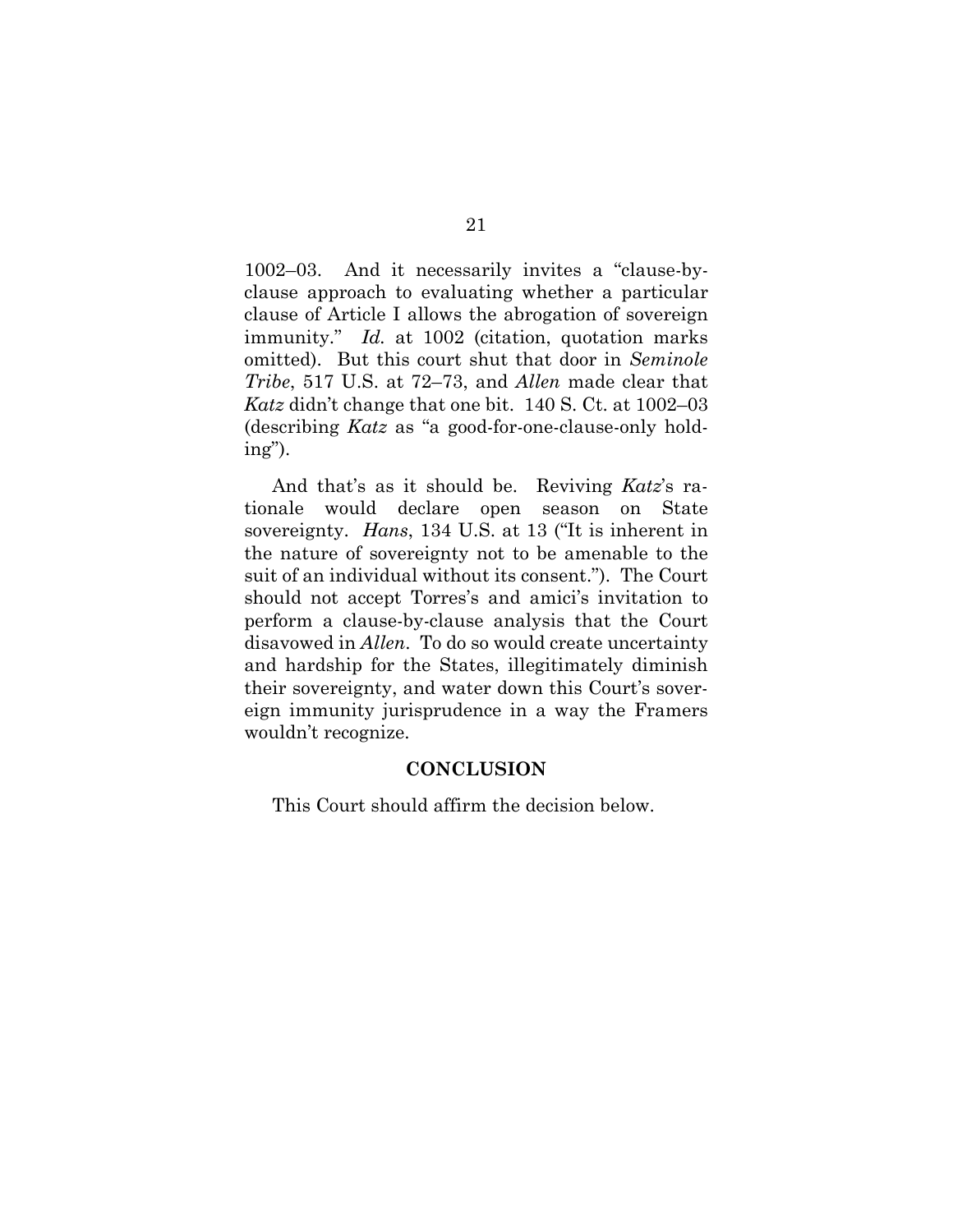22

Respectfully submitted.

AUSTIN KNUDSEN *Attorney General* KRISTIN HANSEN *Lieutenant General* DAVID M.S. DEWHIRST  *Solicitor General Counsel of Record* KATHLEEN L. SMITHGALL  *Assistant Solicitor General*  TIMOTHY J. LONGFIELD *Assistant Attorney General* MONTANA DEPARTMENT OF JUSTICE 215 N Sanders Helena, MT 59601 (406) 444-2026 [david.dewhirst@mt.gov](mailto:david.dewhirst@mt.gov)

March 9, 2022

*Counsel for Amicus Curiae State of Montana*